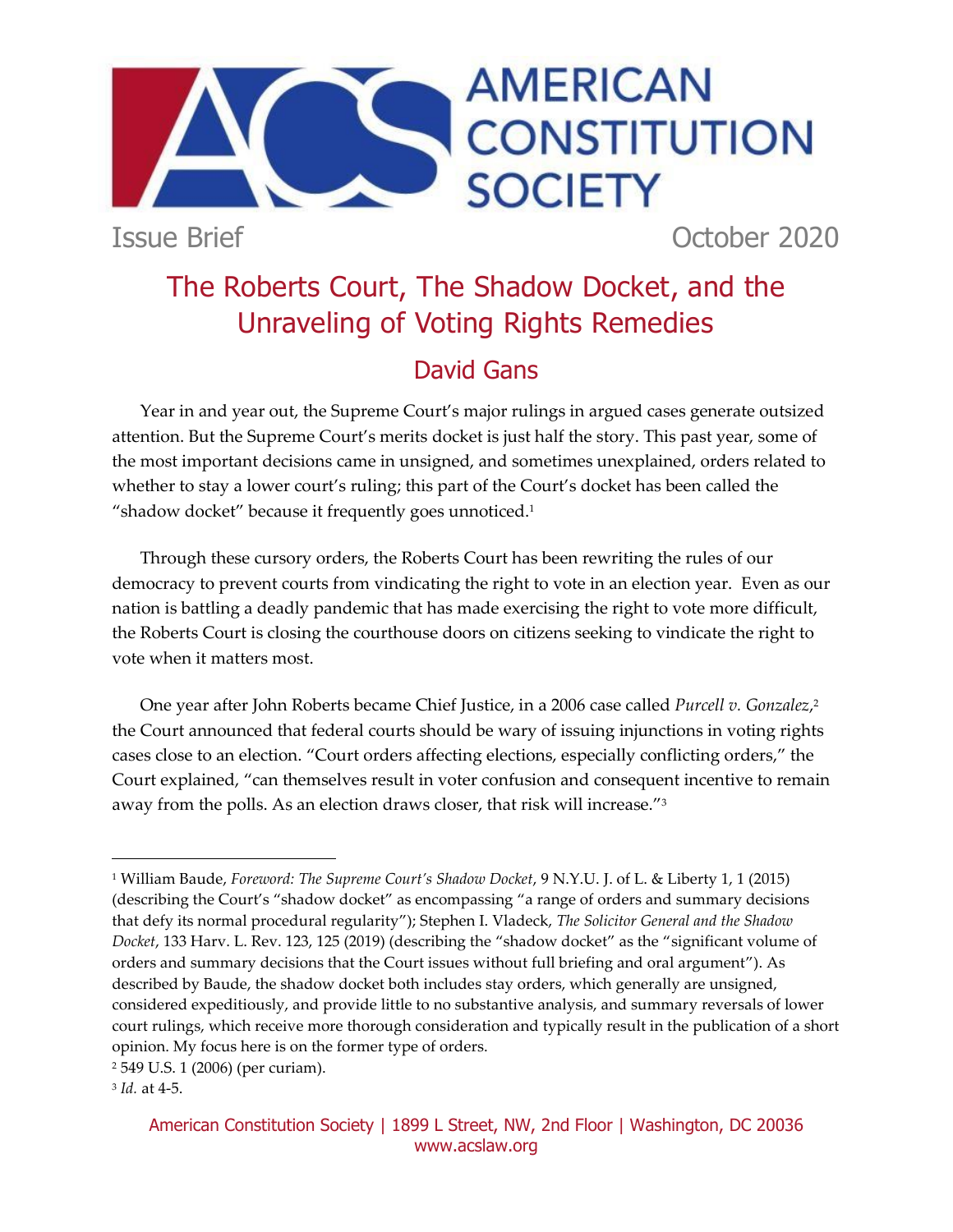This past term, the Roberts Court has expanded *Purcell* dramatically in a series of rulings, setting forth a very broad rule that, rather than providing relief to voters, closes the courthouse doors on them. In April of 2020, in a 5-4 ruling in *Republican National Committee v. Democratic National Committee,*<sup>4</sup> the Supreme Court's conservative majority announced a seismic expansion of the *Purcell* principle, forcing citizens in Wisconsin to choose between exercising their right to vote and protecting their health. The consequences were felt hardest in communities of color in cities such as Milwaukee, where one hundred and seventy-five polling places were closed. Voters were left with only five polling places, requiring them to brave long lines at a time when a stay-at-home order was in place.

In *Republican National Committee*, the Court's majority held that citizens challenging voter suppression on the eve of an election cannot go to court for relief. As the unsigned order announced, "courts should ordinarily not alter election rules on the eve of an election."<sup>5</sup> Even the extraordinary circumstances in Wisconsin—thousands of voters would likely be disenfranchised because they had not received absentee ballots on a timely basis due to a public health crisis unparalleled in our lifetime—did not qualify for an exception from this so-called "ordinary rule."

In a string of unsigned, unexplained orders this summer, the Supreme Court has demonstrated that it will not protect the right to vote during an election year, despite the obvious truth that there is no time when the right to vote is more dear than when it is about to be exercised. The Court has considered emergency motions in cases challenging voting or ballot access restrictions in Alabama,<sup>6</sup> Florida,<sup>7</sup> Idaho,<sup>8</sup> Oregon,<sup>9</sup> and Texas.<sup>10</sup> Each and every time, the Court sided with the state in unexplained orders, prompting Justice Sonia Sotomayor to take the Court to task for its pattern of repeatedly "condoning disenfranchisement" and "forbid[ding] courts [from] mak[ing] voting safer during a pandemic."<sup>11</sup> As she observed, *Purcell* has become an inflexible rule that sanctions voter suppression and prevents courts from playing their historic role in protecting constitutional rights.

<sup>4</sup> 140 S. Ct. 1205 (2020).

<sup>5</sup> *Id.* at 1207.

<sup>6</sup> *Merrill v. People First of Ala.*, No. 19A1063, 2020 WL 3604049 (S. Ct. July 2, 2020).

<sup>7</sup> *Raysor v. DeSantis,* No. 19A1071, 2020 WL 4006868 (S. Ct. July 16, 2020).

<sup>8</sup> *Little v. Reclaim Idaho*, No. 20A18, 2020 WL 4360897 (S. Ct. July 30, 2020).

<sup>9</sup> *Clarno v. People Not Politicians*, No. 20A21, 2020 WL 4589742 (S. Ct. Aug. 11, 2020).

<sup>10</sup> *Texas Democratic Party v. Abbott*, 140 S. Ct. 2015 (2020).

<sup>11</sup> *Raysor*, 2020 WL 4006868 at \*4 (Sotomayor, J., dissenting). The only exception to this pattern is the Court's recent order in *Republican Nat'l Comm. v. Common Cause RI*, No. 20A28, 2020 WL 4680151 (S. Ct. Aug. 13, 2020), where the Court declined to invoke *Purcell* to overturn a consent decree protecting voting rights. While *Purcell* applies "where a state defends its own law," here the Court stressed, "state election officials support the challenged decree." *Id.* at \*1.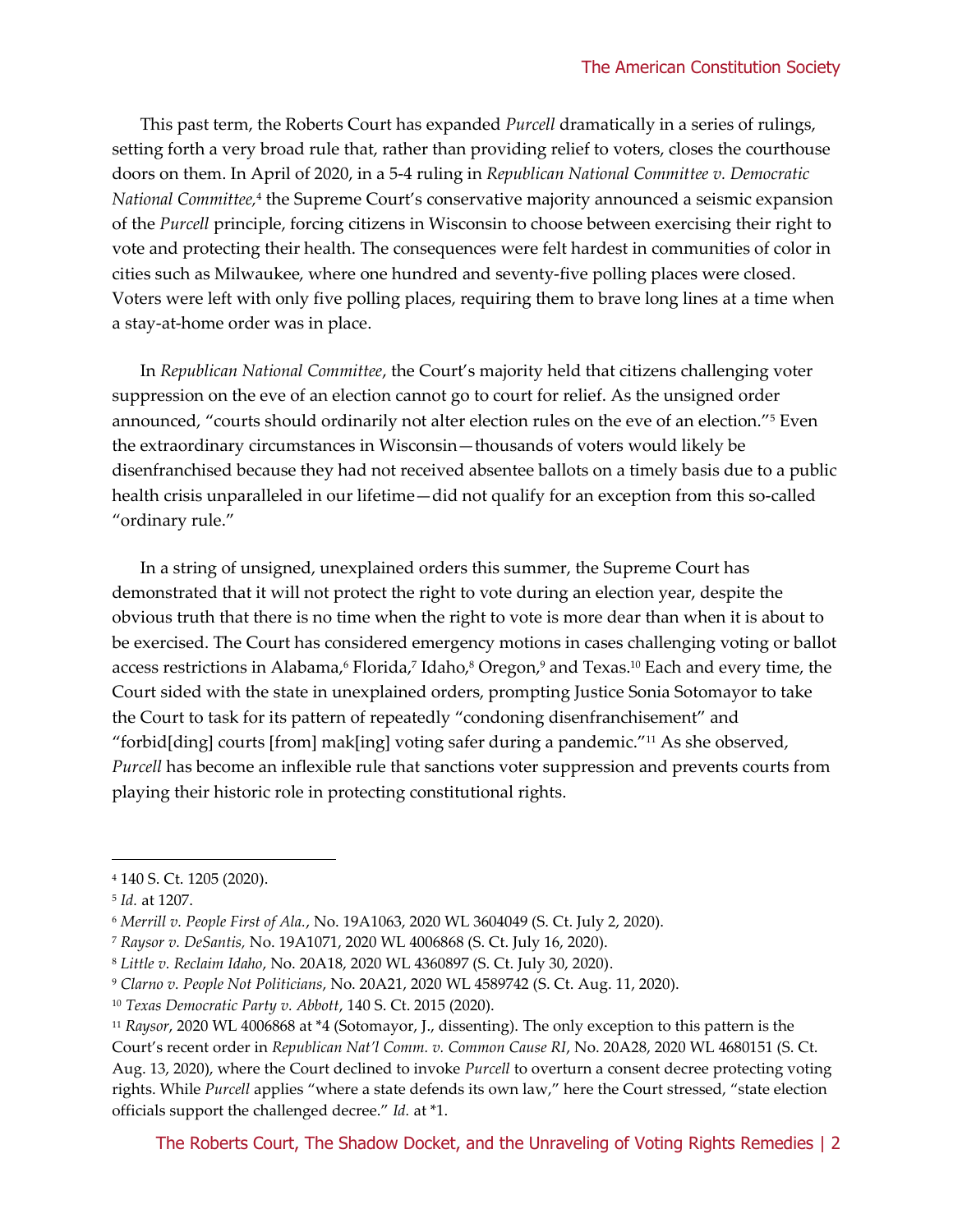*Purcell* rests on a germ of truth: courts must take account of how its rulings will affect an upcoming election. But *Purcell*, particularly in the harsh form in which it has been applied, transforms this sensible principle into a wooden rule that prevents courts from stopping latebreaking acts of voter suppression. This harms our democracy. As this Issue Brief lays out, the *Purcell* principle developed by the Roberts Court is flawed in three ways.<sup>12</sup>

First, the *Purcell* principle, as it has emerged, is out of line with prior law that recognizes the essential responsibility of the courts to safeguard our fundamental rights and our democracy. Before *Purcell*, courts did not close the doors to individuals victimized by restrictive election rules simply because an election was approaching. When candidates brought suit to redress unduly burdensome ballot access rules, courts granted relief to allow voters more choices at the ballot box. When voters challenged discriminatory voting changes—whether under the Constitution or the Voting Rights Act—courts enjoined them, even close to the election. Neither *Purcell* nor its progeny took account of the regime it displaced.

Second, even though *Purcell* requires the application of equitable considerations, which are supposed to demand a close examination of the totality of the circumstances in deciding whether to issue relief, the cases applying *Purcell* erect a near-absolute rule against judicial intervention close to the date of an election. As a result of this profound mismatch, the Court has taken a case-specific inquiry into equitable considerations and transformed it into a hardand-fast rule that prevents enforcement of the constitutional right to vote across-the-board. This is a dangerous development that encourages partisan tampering with the electoral process. It is precisely in the run-up to Election Day that courts must carefully guard against state-sponsored voter suppression. If courts announce that they will essentially never intervene, they invite partisan manipulation of our democracy.

Third, the *Purcell* principle has a serious legitimacy deficit: it is entirely a product of the Court's summary orders process, which is characterized by rushed decision-making and rulings announced with little to no apparent reasoning. If "procedural regularity begets substantive legitimacy,"<sup>13</sup> there is good reason to be skeptical of the Court's development of the *Purcell*  principle. The Supreme Court announced *Purcell* without full briefing and oral argument. It has repeatedly applied *Purcell* in a string of cases that, too, lacked full briefing and argument. The Court's provided reasoning in these cases ranges from cursory to none. It is not surprising that the Court has not given any attention to all the ways that *Purcell* diverges from the jurisprudential landscape that came before. The *Purcell* principle has been announced and

<sup>12</sup> For prior critiques of *Purcell*, see Richard L. Hasen, *Reining in the Purcell Principle*, 43 Fla. St. U. L. Rev. 427 (2016); Richard L. Hasen, *The Untimely Death of* Bush v. Gore, 60 Stan. L. Rev. 1, 28-43 (2007); Daniel P. Tokaji, *Leave It to the Lower Courts: On Judicial Intervention in Election Administration*, 68 Ohio. St. L. J. 1065 (2007).

<sup>13</sup> Baude, *supra* note 1, at 12.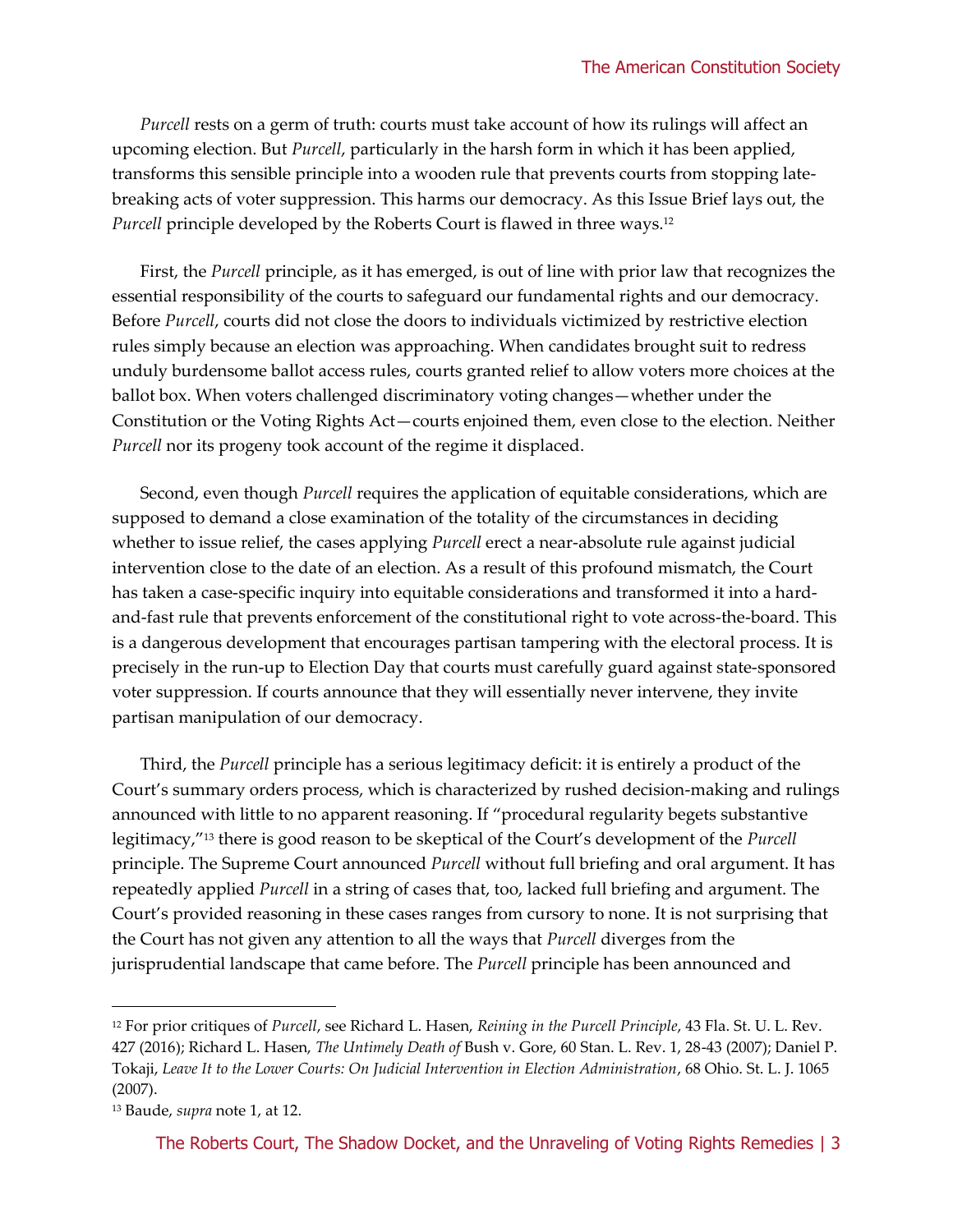applied without the sustained consideration and reflection that characterizes the Supreme Court's normal decision-making process. As Justice Sotomayor has written, by intervening in this manner, the Court "undermines the public's expectation that its highest court will act only after considered deliberation."<sup>14</sup>

This Issue Brief proceeds as follows. Part I examines the pre-*Purcell* jurisprudential landscape, demonstrating that courts have long protected our Constitution's fundamental democratic principles by granting relief in the run-up to Election Day. *Purcell* and its progeny failed to grapple with or justify uprooting this regime that ensured that state and local governments honored the Constitution and other bedrock voting protections. Part II surveys the development of the *Purcell* principle. As this discussion demonstrates, although the *Purcell* principle claims roots in equity, the way the Court has applied it is irreconcilable with equity's flexible nature, which allows courts to take account of all facts and circumstances in shaping a remedy. By privileging the status quo and preventing courts from issuing remedies close to Election Day, it downgrades the right to vote—long described as "preservative of all rights"15 into a second-class right, which inevitably harms the marginalized and less powerful. Part III turns to examine a fundamental flaw in the Court's invention of the *Purcell* principle: its reliance on the summary orders process to introduce major doctrinal changes in voting rights remedies. As this part shows, deciding major voting rights issues, without full briefing, argument, and time for deliberation, tends to produce shoddy, error-ridden decisions. The *Purcell* principle should be reconsidered.

# I. The Law Purcell Displaced: The Judicial Obligation to Fashion Voting Rights Remedies

Supreme Court precedent has long recognized that courts have a duty to remedy state denial and abridgment of the right to vote. As the Supreme Court observed in *Reynolds v. Sims*, "a denial of constitutionally protected rights demands judicial protection; our oath and our office require no less of us."<sup>16</sup> In redistricting, ballot access, and voting rights cases, the Court has made clear that courts have a duty to prevent enforcement of state laws and policies that infringe on constitutional protections. That duty does not somehow disappear simply because Election Day approaches.

*Reynolds* laid out in some detail the legal principles governing voting rights remedies in the redistricting context. First, there was a presumption that judicial remedies would exist for constitutional violations. "[O]nce a State's legislative apportionment scheme has been found to be unconstitutional, it would be the unusual case in which a court would be justified in not

<sup>14</sup> *Little*, 2020 WL 4360897, at \*4 (Sotomayor, J., dissenting).

<sup>15</sup> *Yick Wo v. Hopkins*, 118 U.S. 356, 370 (1886).

<sup>16</sup> 377 U.S. 533, 566 (1964).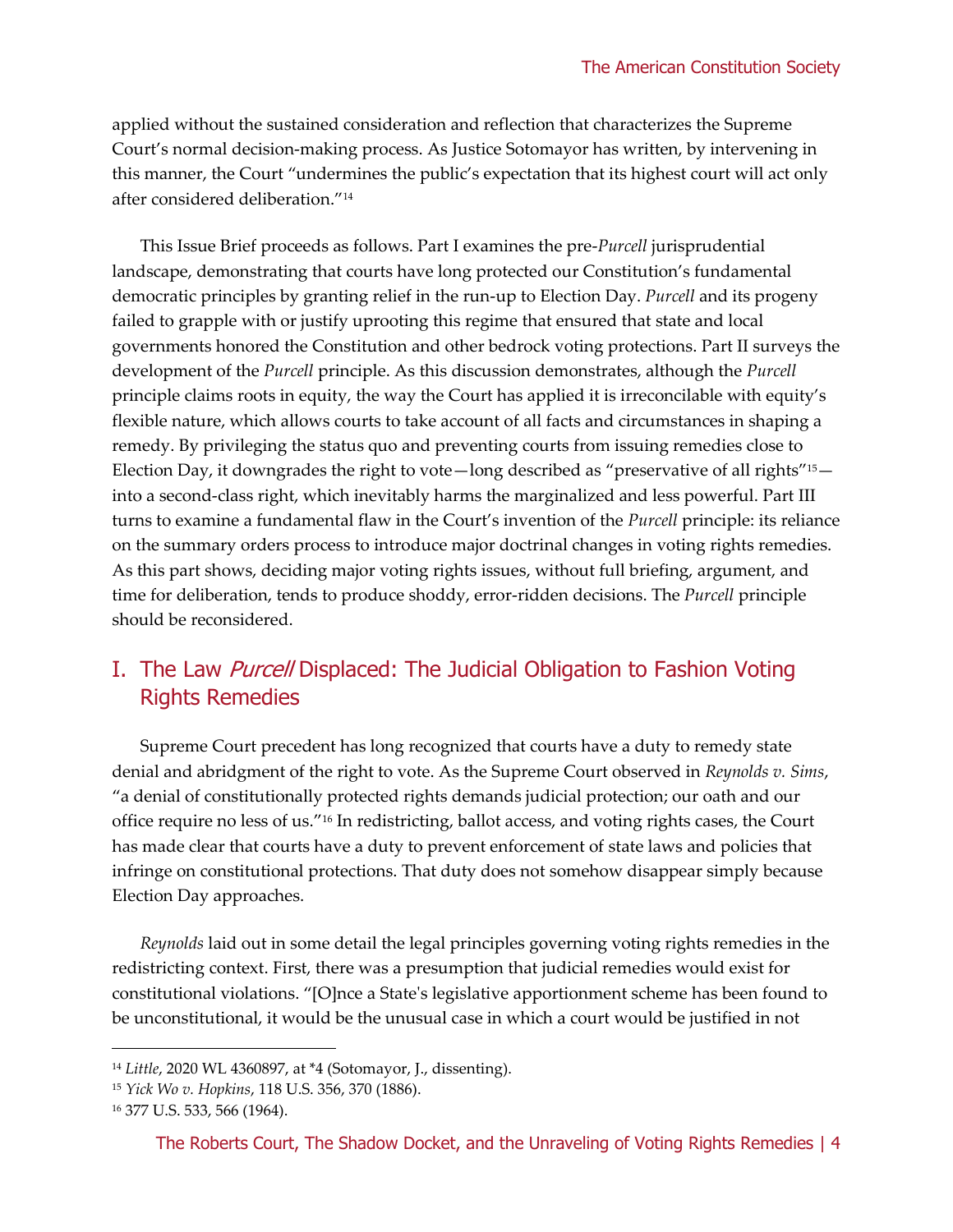taking appropriate action to insure that no further elections are conducted under the invalid plan."<sup>17</sup> Redistricting remedies are extraordinarily complex, but courts still have an obligation to fashion remedies for unconstitutional governmental action.

Second, *Reynolds* explained that the closeness of the election was a factor to be considered in deciding whether immediate relief should be ordered, not an absolute bar to relief:

In awarding or withholding immediate relief, a court is entitled to and should consider the proximity of a forthcoming election and the mechanics and complexities of state election laws, and should act and rely upon general equitable principles. With respect to the timing of relief, a court can reasonably endeavor to avoid a disruption of the election process which might result from requiring precipitate changes that could make unreasonable or embarrassing demands on a State in adjusting to the requirements of the court's decree.<sup>18</sup>

It commended the lower court for acting with "proper judicial restraint" by first giving the state legislature "an opportunity to remedy the admitted discrepancies in the State's legislative apportionment scheme" and issuing relief "sufficiently early to permit the holding of elections pursuant to that plan without great difficulty."<sup>19</sup>

*Reynolds* recognized that, in certain circumstances, it would be too disruptive to provide a judicial remedy before the next election. In such cases, a court might conclude that the equities tipped against ordering immediate injunctive relief. Indeed, *Reynolds* commended the lower courts for "declining to stay the impending primary election."<sup>20</sup> As *Reynolds* observed, "under certain circumstances, such as where an impending election is imminent and a State's election machinery is already in progress, equitable considerations might justify a court in withholding the granting of immediately effective relief in a legislative apportionment case, even though the existing apportionment scheme was found invalid."<sup>21</sup> But this was a choice left to the court's discretion, not an absolute mandate across-the-board. Although "practical considerations sometimes require courts to allow elections to proceed despite pending legal challenges,"<sup>22</sup> that should not be a court's first resort. As the Court's cases since *Reynolds* have made clear, permitting use of an unconstitutional reapportionment scheme can only be justified as a matter

<sup>17</sup> *Id.* at 585; *Ely v. Klahr*, 403 U.S. 108, 114-15 (1971) ("We agree with appellant that the District Court should make very sure that the 1972 elections are held under a constitutionally adequate apportionment plan.").

<sup>18</sup> *Reynolds*, 377 U.S. at 585*.*

<sup>19</sup> *Id.* at 586.

<sup>20</sup> *Id.*

<sup>21</sup> *Id*. at 585.

<sup>22</sup> *Riley v. Kennedy*, 553 U.S. 406, 426 (2008).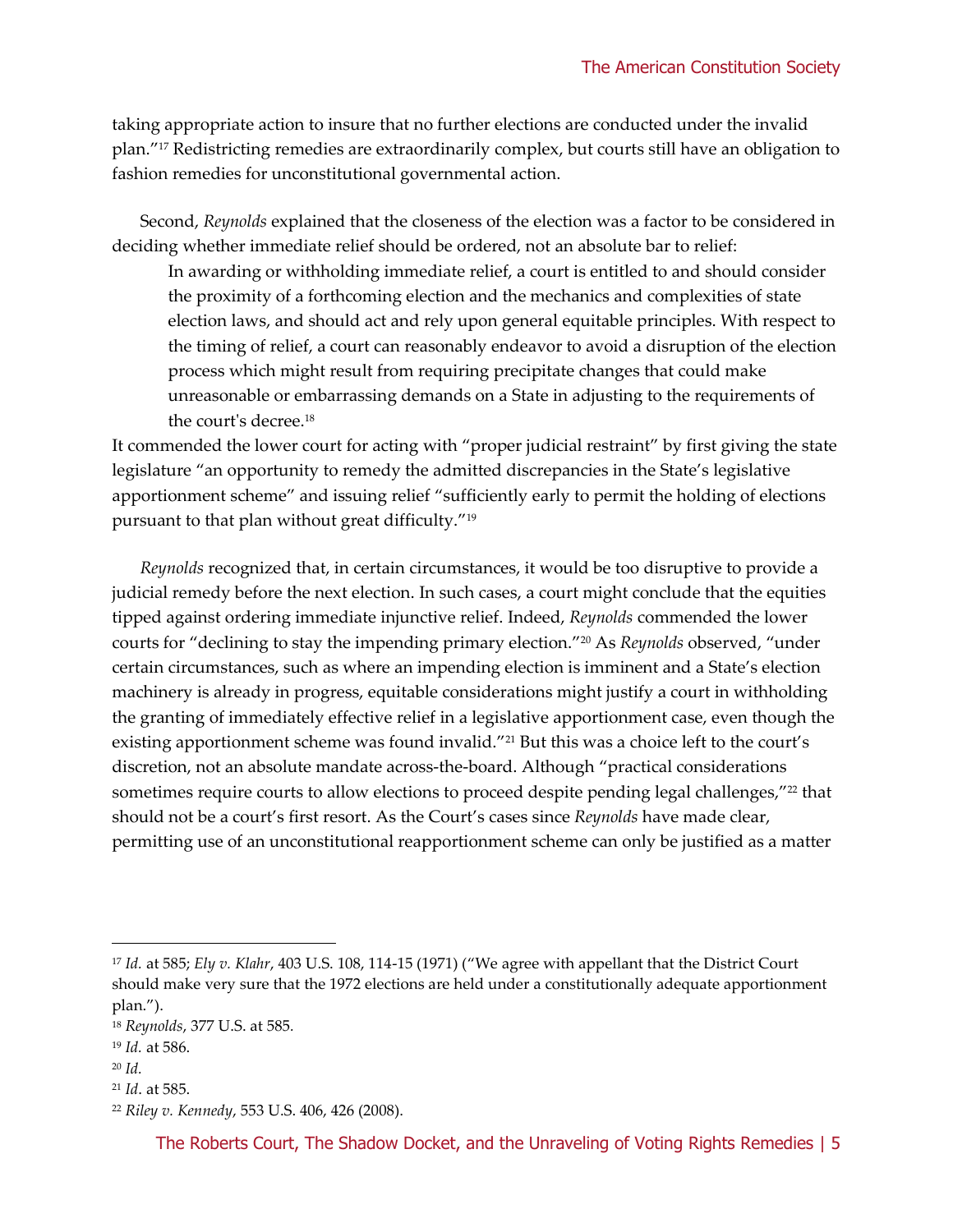of necessity.<sup>23</sup> In short, the presumptive remedy was injunctive relief, but that might have to give way in unusual circumstances in which there was a showing by the government that state electoral processes would be unduly disrupted.

Four years after *Reynolds*, in *Williams v. Rhodes*, <sup>24</sup> the Supreme Court applied these principles in the ballot access context and ordered a state to add a minor political party to the ballot shortly before the 1968 elections. Injunctive relief was the appropriate remedy to enforce the Constitution, even just a matter of weeks before Election Day.

In *Williams*, the Court struck down a series of Ohio statutes regulating ballot access, which "made it virtually impossible for a new political party, even though it has hundreds of thousands of members, or an old party, which has a very small number of members, to be placed on the state ballot to choose [presidential] electors."<sup>25</sup> The district court had agreed that the statutes were unconstitutional, but had refused to place the American Independent Party on the ballot. Rather than mandate ballot access, the court gave voters the option to cast a write-in ballot for the party. The Supreme Court rejected this remedy as too narrow. It ordered Ohio to place the party on the ballot, relying on the state's concession that the "Independent Party's name could be placed on the ballot without disrupting the state election."<sup>26</sup> The Court, however, refused to order the state to add the Socialist Labor Party to the ballot, reasoning that, because of the party's delay in seeking relief, "it would be extremely difficult, if not impossible, for Ohio to provide still another set of ballots."<sup>27</sup>

*Williams,* like *Reynolds*, confirmed the obligation of the courts to provide voting rights remedies, while also setting limits on those remedies. First, like *Reynolds*, it recognized that injunctive relief is the presumptively appropriate remedy, even in the weeks approaching Election Day. An individual who has expeditiously litigated his or her case in a manner consistent with the interest of state authorities in the orderly administration of the election should not be denied relief simply because Election Day is close. Second, it recognized that in certain circumstances, the equities may tip against injunctive relief. For example, where a party

<sup>23</sup> *Upham v. Seamon*, 456 U.S. 37, 44 (1982) ("It is true that we have authorized District Courts to order or to permit elections to be held pursuant to apportionment plans that do not in all respects measure up to the legal requirements, even constitutional requirements. Necessity has been the motivating factor in these situations." (internal citations omitted)).

<sup>24</sup> 393 U.S. 23 (1968).

<sup>25</sup> *Id.* at 24.

<sup>26</sup> *Id.* at 34.

<sup>27</sup> *Id.* at 35; *id.* at 40 (Douglas, J., concurring) ("[I]t started the present action so late that concededly it would now be impossible to get its name on all the ballots. The relief asked is of such a character that we properly decline to allow the federal courts to play a disruptive role in this 1968 state election.").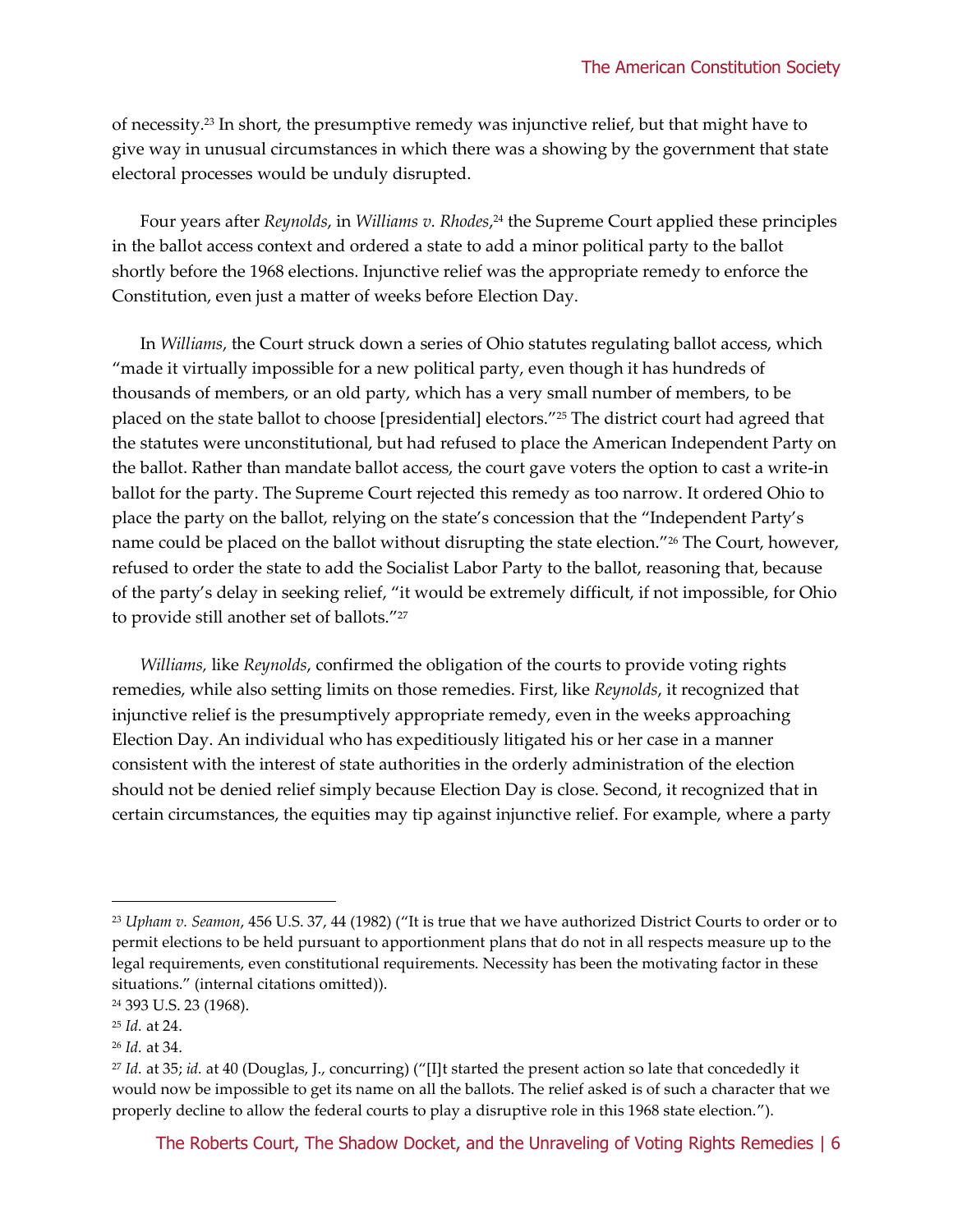delays filing suit and threatens to disrupt state electoral processes, courts can properly stay their hand.

*Williams* is not the only case in which the Supreme Court has ordered a state to add a candidate to the ballot upon finding that the state ballot access rules were unduly burdensome. In 1976, in *McCarthy v. Briscoe,<sup>28</sup>* a little more than a month before the 1976 presidential elections, the Court ordered Texas to add former Senator Eugene McCarthy to the ballot, finding that the state had refused to provide any method for independent candidates to obtain ballot access in contravention of binding Supreme Court precedent. The lower courts had denied relief, insisting that it was too late in the day, but the Court refused to accept that the "violation of the applicants' constitutional rights must go unremedied."<sup>29</sup> While the Court was sensitive to the state interest in limiting the ballot to well-supported candidates and preventing laundry list ballots that might confuse voters, the Court concluded that there was no question that former Senator McCarthy had the "requisite community support."<sup>30</sup>

The Supreme Court's jurisprudence under the Voting Rights Act, too, has recognized the obligation of courts to issue voting rights remedies, even as Election Day approaches. Until the Supreme Court invalidated the preclearance requirement's coverage formula in *Shelby County v. Holder*, <sup>31</sup> courts granted injunctive relief close to Election Day where states had failed to comply with the Voting Rights Act's preclearance requirement.

The seminal case in this area, *Clark v. Roemer*, <sup>32</sup> arose out of Louisiana's effort to move forward with judicial elections, despite the Attorney General's refusal to preclear the creation of certain judgeships. In the fall of 1990, with preclearance requests still outstanding, Louisiana sought to move forward with elections. The Supreme Court first stayed these elections,<sup>33</sup> and then, later, on full review, unanimously held that courts have a responsibility to enjoin unprecleared voting changes, even close to the date of an election.

Justice Anthony Kennedy's opinion for the Court refused to carve out an exception to the rule that, under the Voting Rights Act, courts must enjoin unprecleared voting changes. The lower court had held that it was inappropriate to enjoin the upcoming election, citing the "short time between election day and the most recent request for injunction, the fact that qualifying and absentee voting had begun, and the time and expense of the candidates."<sup>34</sup> But the Court rejected that argument. The voters had "displayed no lack of diligence in challenging elections

<sup>28</sup> 429 U.S. 1317 (1976) (Powell, J., Circuit Justice).

<sup>29</sup> *Id.* at 1322.

<sup>30</sup> *Id.* at 1323.

<sup>31</sup> 570 U.S. 529 (2013).

<sup>32</sup> 500 U.S. 646 (1991).

<sup>33</sup> *Clark* v. *Roemer*, 498 U. S. 953, *modified by* 498 U.S. 954 (1990).

<sup>34</sup> *Clark*, 500 U.S. at 653.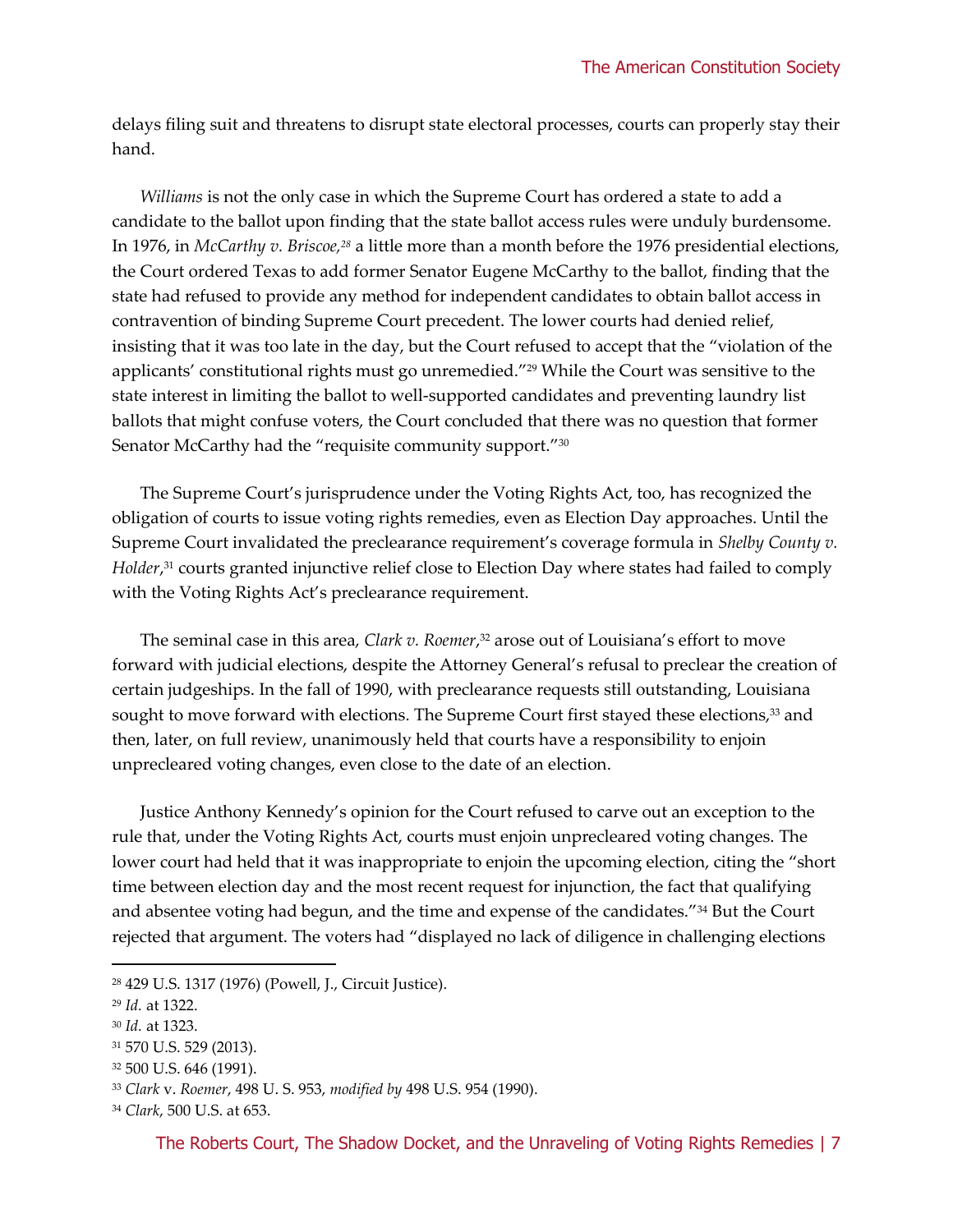for the unprecleared seats" and were entitled to relief, even with the election fast approaching.<sup>35</sup> Further, "vague concerns about voter confusion and low voter turnout" did not justify "refus[ing] to enjoin the illegal elections. Voters may be more confused and inclined to avoid the polls when an election is held in conceded violation of federal law."<sup>36</sup>

The Court drew a sharp distinction between cases in which "the elections in question had been held already," and the only available remedy was to "set aside illegal elections," and those in which the election is in the offing and there is still time for a court to enforce the right to vote free from discrimination before the election is held.<sup>37</sup> In such cases, in which the court faced "the *ex ante* question whether to allow illegal elections to be held at all," the Voting Rights Act's "prohibition against implementation of unprecleared changes required . . . enjoin[ing] the election."<sup>38</sup>

The Supreme Court left open the possibility that, in extreme cases, the equities might tip against relief, even in the face of an uncleared voting change. "An extreme circumstance might be present if a seat's unprecleared status is not drawn to the attention of the State until the eve of the election and there are equitable principles that justify allowing the election to proceed."<sup>39</sup> But "[n]o such exigency" justified withholding injunctive relief in the case before the Court.<sup>40</sup>

In all these areas, the Supreme Court's case law insisted that the judiciary had the responsibility to protect the right to vote even close to Election Day, while also recognizing that there might be some cases in which the equities tipped against injunctive relief.

How did the Supreme Court sweep aside these precedents and fashion an across-the-board bar to injunctive relief close to Election Day? An important part of the answer lies in the fact that the Court developed the *Purcell* principle in the shadows, in cases in which the Justices did not have full briefing and oral argument.

#### II. The *Purcell* Principle

Requests for interim relief have long been governed by a mix of case-specific considerations, some inextricably tied to the merits and some based on the equities of the case. The Supreme Court has long considered four factors in deciding whether to stay a lower court order or issue an injunction pending appeal: (1) whether the party seeking relief is likely to succeed on the

<sup>35</sup> *Id.*

<sup>36</sup> *Id.* at 653-54.

<sup>37</sup> *Id.* at 654.

<sup>38</sup> *Id*.

<sup>39</sup> *Id.* at 654-55.

<sup>40</sup> *Id.* at 655.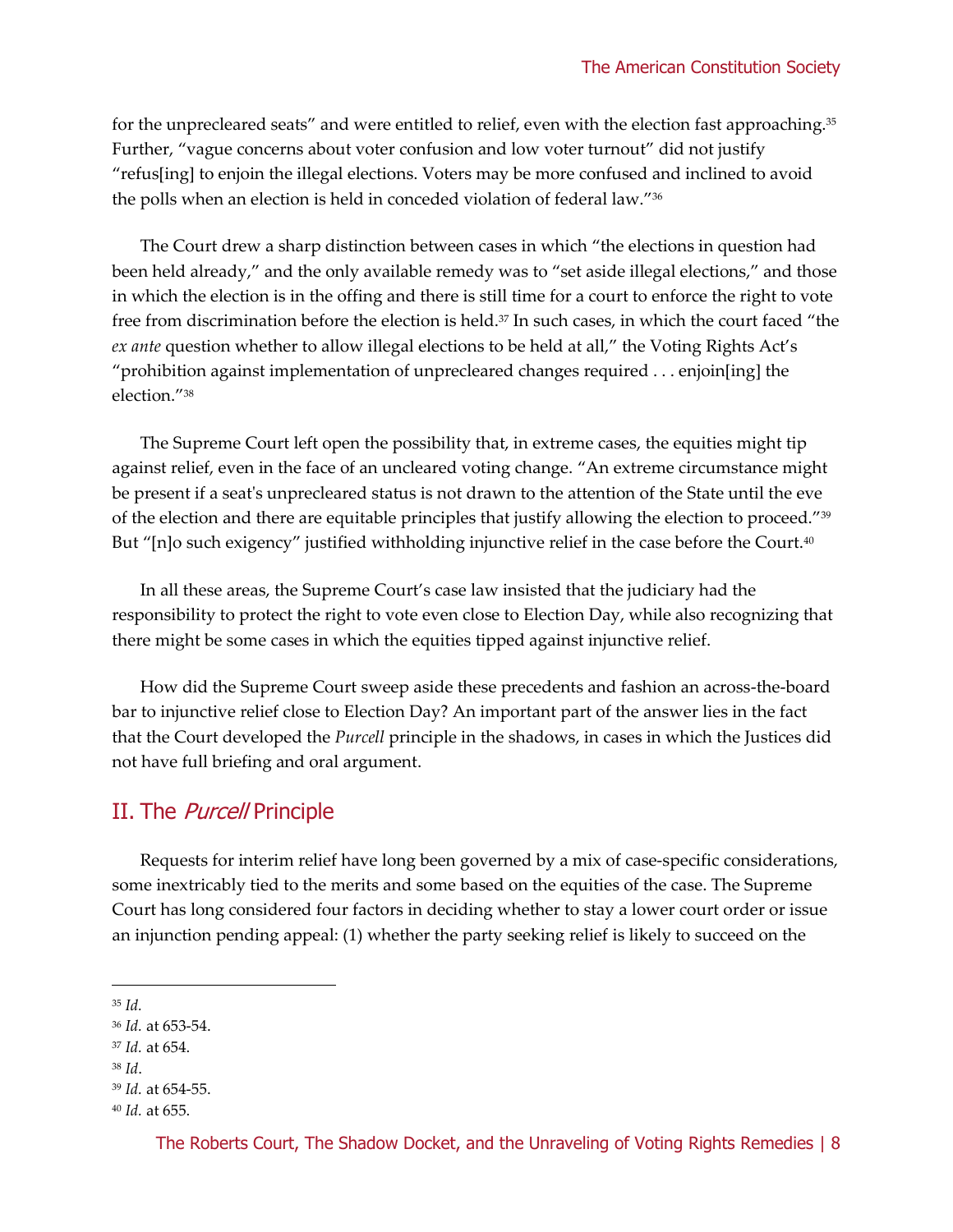merits; (2) whether the party seeking relief will suffer irreparable injury; (3) whether issuance of relief will substantially injure other parties to the proceeding; and (4) whether the public interest favors the grant of relief. <sup>41</sup> This standard is similar to the standard for awarding preliminary injunctive relief.<sup>42</sup>

#### A. The *Purcell* Decision

In *Purcell,* the Supreme Court considered a request to vacate an interlocutory injunction blocking a 2004 ballot measure that required citizens to present proof of citizenship when registering to vote and to present identification when casting a ballot. The district court refused to preliminarily enjoin the law, but a federal court of appeals issued an injunction pending appeal a month before the 2006 elections. The Supreme Court held that the injunction should not have been granted.

The Court reasoned that the injunction was improper because "the Court of Appeals was required to weigh, in addition to the harms attendant upon issuance or nonissuance of an injunction, considerations specific to election cases," specifically the fact that "[c]ourt orders affecting elections, especially conflicting orders, can themselves result in voter confusion and consequent incentive to remain away from the polls." <sup>43</sup> It is highly debatable whether an injunction issued a month before Election Day would cause so much confusion that voters would stay at home, but the decision to stay the injunction seems sound. The district court had denied relief, and the court of appeals had offered no reason to think that the district court had erred. As the Supreme Court noted, "[t]here has been no explanation given by the Court of Appeals showing the ruling and findings of the District Court to be incorrect." <sup>44</sup> The better course, as Justice John Paul Stevens emphasized in a concurring opinion, would have been to "[a]llow[] the election to proceed without enjoining the statutory provisions at issue," which would "provide the courts with a better record on which to judge their constitutionality." 45

*Purcell* is best understood as reflecting longstanding equitable principles governing interim injunctive relief. The Court did not erect any hard-and-fast rule, but simply insisted that the equitable balance take into account election-specific consequences. This, in fact, did not break new ground, but simply confirmed that courts must be mindful of the approach of the coming

<sup>41</sup> *See Hilton v. Braunskill*, 481 U.S. 770, 776 (1987); *Nken v. Holder*, 556 U.S. 418, 434 (2009); Hasen, *Reining in the* Purcell *Principle, supra* note 12, at 429-37 (collecting cases).

<sup>42</sup> *Nken*, 556 U.S. at 434; *Winter v. Nat. Res. Def. Council, Inc.*, 555 U.S. 7, 24 (2008).

<sup>43</sup> *Purcell*, 549 U.S. at 4-5.

<sup>44</sup> *Id.* at 5.

<sup>45</sup> *Id.* at 6 (Stevens, J., concurring).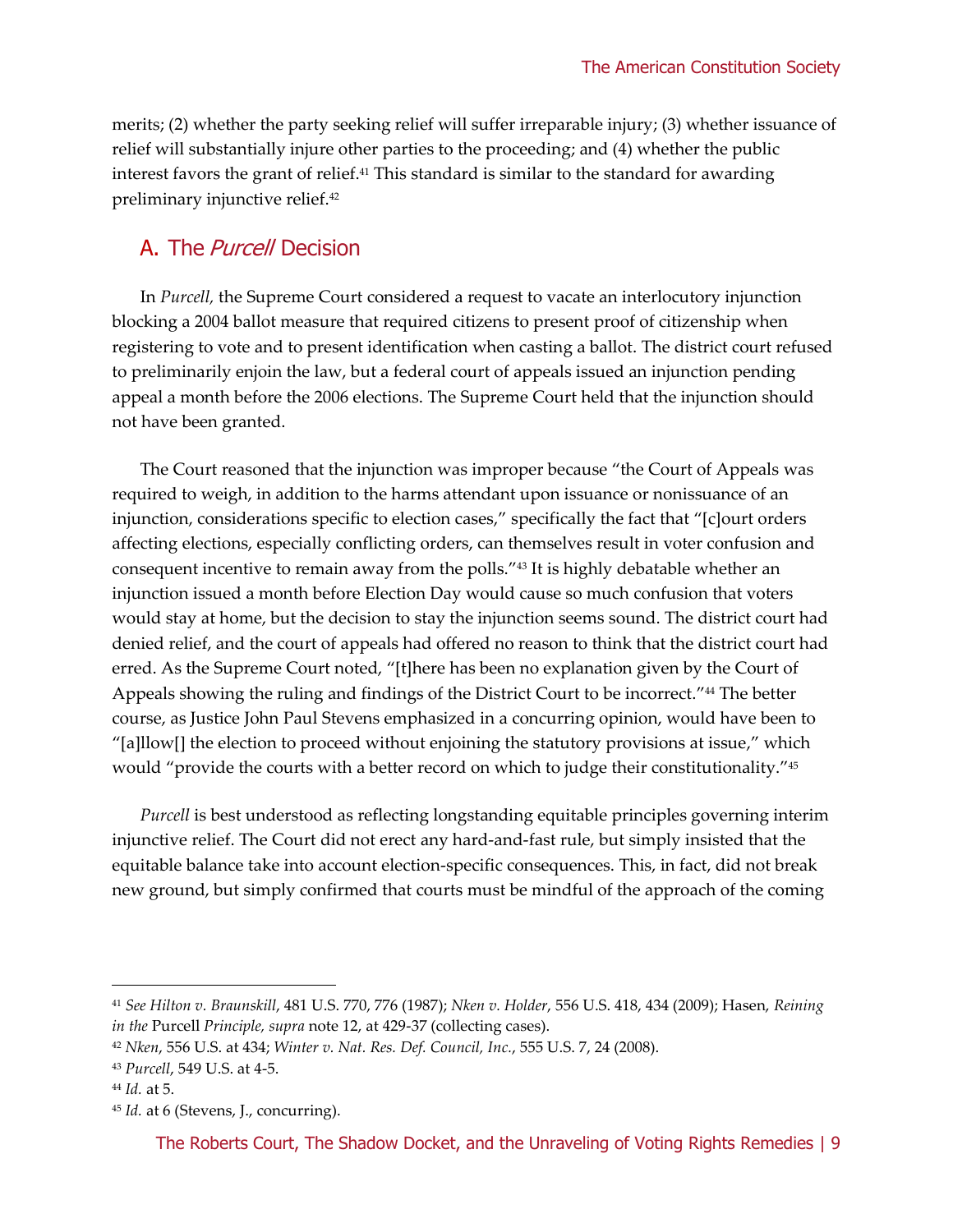election in deciding whether to grant relief.<sup>46</sup> And the denial of relief was appropriate because the lower court had concluded that the law's challenger was unlikely to succeed on the merits.<sup>47</sup>

The Supreme Court decided *Purcell* in a hasty, cursory fashion—and it shows.<sup>48</sup> *Purcell* may have reached the right result, but its reasoning was woefully deficient. It ignored the Court's previous caselaw and, in fact, cited no cases bearing on the remedial question before it. It offered a number of considerations for lower courts to consider, but no governing rule, leaving lower courts with no real guidance for the future. And, making matters worse, the Court in *Purcell* suggested that it need not opine on the merits at all to decide whether to lift the injunction.<sup>49</sup> The next set of cases would leave lower courts with even less guidance.

#### B. Purcell's Anti-Democratic Progeny

In *Purcell*, the Justices criticized the Ninth Circuit's failure to explain its reasoning. But in a series of shadow docket rulings in the weeks before the 2014 elections, the Supreme Court turned around and did the same thing. In four separate rulings, the Court offered no reasoning explaining its decisions at all. The Court's omission was particularly glaring because the cases raised serious concerns about laws and practices that deprived hundreds of thousands of Americans of their right to vote.

In the wake of the Supreme Court's 2013 decision in *Shelby County v. Holder*, which gutted the Voting Rights Act, southern states formerly under federal supervision sought to enact tough new restrictions designed to make it harder for citizens, particularly in communities of color, to exercise their right to vote. Texas enacted the nation's most restrictive voter ID law, while North Carolina enacted an omnibus law that, one court later observed, "target[ed] African Americans with almost surgical precision."<sup>50</sup> Voter suppression measures were not confined to jurisdictions previously under federal supervision. In Ohio, the state eliminated an entire week of early voting, while Wisconsin enacted a tough voter ID law that would have disenfranchised as many as 300,000 voters.

<sup>46</sup> *See supra* Part I.

<sup>47</sup> Hasen, *Untimely Death*, *supra* note 12, at 33 (arguing that "the Court's decision to reverse the Ninth Circuit is defensible, given the circuit court's failure to provide any reason for not deferring to a lower court's decision not to issue the preliminary injunction").

<sup>48</sup> *Id.* at 34 (calling *Purcell*'s reasoning "sloppy"); Tokaji, *supra* note 12, at 1088 (arguing that *Purcell* "does more to confuse than to clarify").

<sup>49</sup> *Purcell,* 549 U.S. at 5 ("[W]e express no opinion here on the correct disposition . . . or on the ultimate resolution of these cases.").

<sup>50</sup> *N.C. State Conference of NAACP v. McCrory*, 831 F.3d 204, 214 (4th Cir. 2016), *cert denied by North Carolina v. N.C. State Conference of NAACP*, 137 S. Ct. 1399 (2017).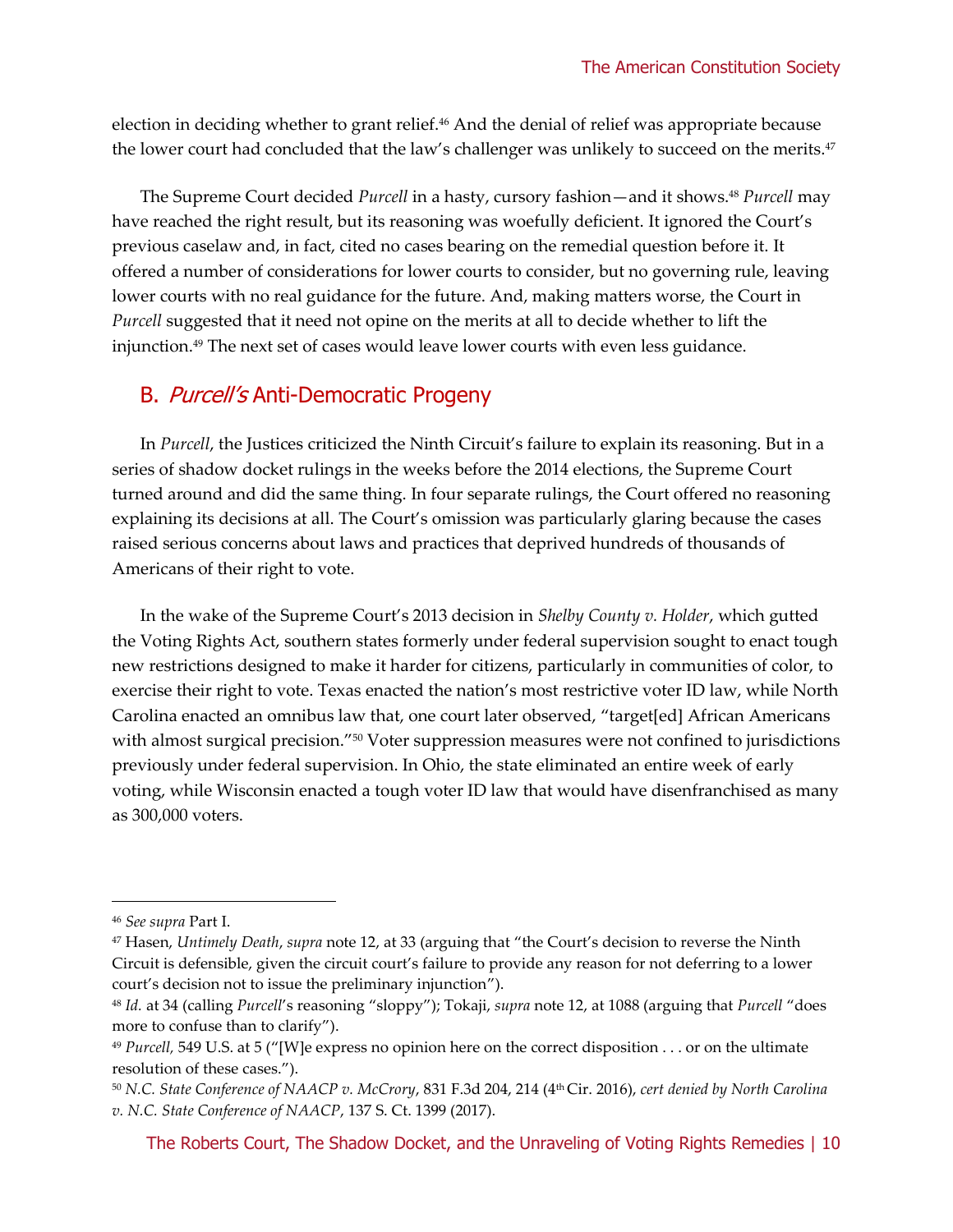In three cases decided in September and October 2014, a sharply divided Supreme Court let the North Carolina, Ohio, and Texas laws go into effect,<sup>51</sup> with the Court's more liberal Justices, or some set of them, in dissent. In a fourth case, the Court blocked enforcement of Wisconsin's voter ID law, vacating a stay that would have allowed Wisconsin to implement immediately its voter ID law. <sup>52</sup> Three Justices would have allowed Wisconsin to enforce its voter ID law, even though the state conceded that ten percent of the state's voters would be unable to obtain ID before the election and "absentee ballots have been sent out without any notation that proof of photo identification must be submitted."<sup>53</sup> *Purcell*, together with the Court's ruling in *Shelby County*, left voters without a remedy against voter suppression.<sup>54</sup>

In the Texas ruling, *Veasey v. Perry*, Justice Ruth Bader Ginsburg's dissent, joined by Justices Sonia Sotomayor and Elena Kagan, argued that the Court was creating a mischievous doctrine that prevented courts from remedying unconstitutional abridgements of the right to vote. She explained why courts should apply long settled standards for considering requests for stays or interim injunctive relief, which make the likelihood of success on the merits and irreparable injury critical. "*Purcell* held only that courts must take careful account of considerations specific to election cases," she wrote, "not that election cases are exempt from traditional stay standards." <sup>55</sup> Where the record showed that citizens were being deprived of their right to vote, she urged, courts must step in to vindicate the Constitution, even in the run-up to Election Day. "The greatest threat to public confidence in elections in this case is the prospect of enforcing a purposefully discriminatory law, one that . . . risks denying the right to vote to hundreds of thousands of eligible voters."<sup>56</sup> The closeness of an election, she argued, was a factor to be considered, not an absolute rule barring courts from vindicating the Constitution.

But unfortunately, Justice Ginsburg's position did not carry the day. The Court has continued to apply the *Purcell* principle to leave citizens no recourse when states deny or abridge the right of citizens to vote. In 2018, in *Brakebill v. Jaeger*, <sup>57</sup> the Supreme Court let a restrictive voter ID law be enforced in the 2018 midterm elections, ignoring that the law would disenfranchise thousands of Native American voters who did not have a residential street

<sup>51</sup> *North Carolina v. League of Women Voters of N.C.*, 574 U.S. 927 (2014); *Husted v. Ohio State Conference of the NAACP*, 573 U.S. 988 (2014); *Veasey v. Perry*, 135 S. Ct. 9 (2014).

<sup>52</sup> *Frank v. Walker*, 574 U.S. 929 (2014).

<sup>53</sup> *Id.* at 929 (Alito, J., dissenting).

<sup>54</sup> In each case, the Court's action was seemingly based on *Purcell*, but we have no way of knowing for sure because the Court offered no explanation for any of its rulings. For a thorough review and critique of these rulings, see Hasen, *Reining in the Purcell Principle*, *supra* note 12, at 447-61.

<sup>55</sup> *Veasey*, 135 S. Ct. at 10 (Ginsburg, J., dissenting).

<sup>56</sup> *Id.* at 12; *League of Women Voters*, 574 U.S. at 927 (Ginsburg, J., dissenting) (urging majority to respect "record-based reasoned judgment" that challenged provisions "risked significantly reducing opportunities for black voters to exercise the franchise in violation of § 2 of the Voting Rights Act"). <sup>57</sup> 139 S. Ct. 10 (2018).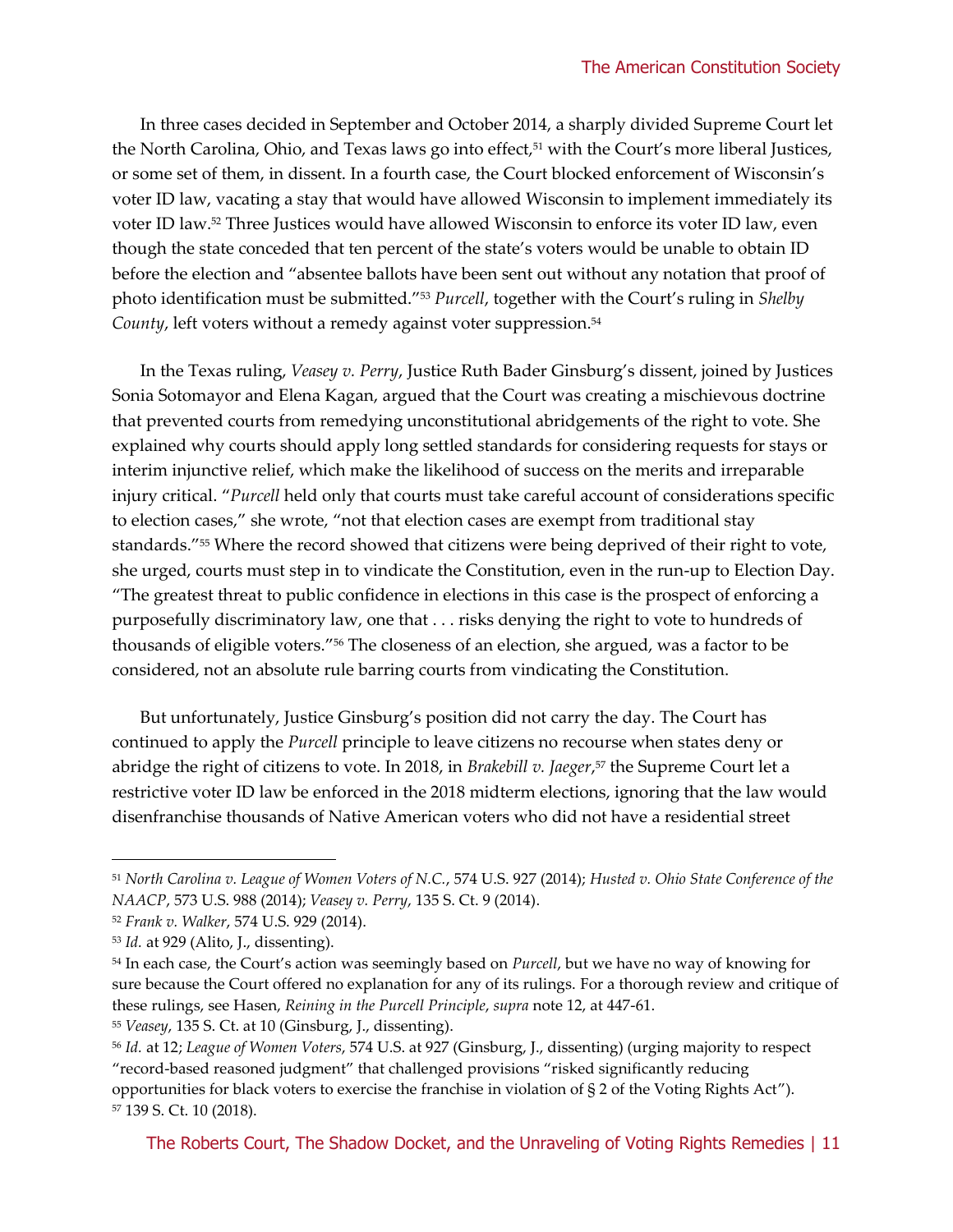address and therefore could not satisfy the law's requirement that they show a voter ID containing a current residential street address. This requirement had been enjoined for the primary election, but in an unsigned and unexplained order, the Supreme Court refused to vacate a stay granted by the Eighth Circuit and permitted the law to be enforced for the general election. In dissent, Justice Ginsburg, joined by Justice Kagan, argued that the requirement should have been blocked because "the risk of disenfranchisement" and the "risk of voter confusion appears severe."<sup>58</sup> She feared that voters would come to the polling place only to find out they could not exercise their right to vote "because their formerly valid ID is now insufficient."<sup>59</sup>

Now, in the run up to the 2020 elections, the Supreme Court has made the *Purcell* principle even worse, establishing a hard-and-fast rule that lower courts should not enjoin voting changes close to Election Day, even when doing so is necessary to vindicate the right to vote and prevent constitutional violations. The Court's recent formulation rips *Purcell* from its moorings, erecting an across-the-board rule that cannot be justified based on equitable principles that govern requests for injunctive relief. This appears to displace the traditional standards that focus on likelihood of success on the merits, the balance of hardships, and the public interest. Instead, the Court's approach suggests that—irrespective of the merits—courts should not enter injunctive relief close to Election Day.

In *Republican National Committee*, <sup>60</sup> the district court had concluded that voters should not be forced to risk their health to exercise their right to vote—particularly at a time when a stay-athome order was in place—and had given voters six extra days to receive and mail back absentee ballots, many of which had not been received because state authorities had been overwhelmed by record requests for such ballots. The Supreme Court, by a 5-4 vote, vacated the district court's injunction. Even in the midst of a public health crisis—the likes of which we have never seen in our lifetimes—the Supreme Court's majority insisted that *Purcell* foreclosed a remedy to preserve the right to vote. The decision not only overturned the relief ordered by the lower courts but also invented a new, last-minute restriction on voters not found in Wisconsin election law. Only absentee ballots *postmarked* by Election Day, the majority announced, would count.

"By changing the election rules so close to the election date," the majority claimed, "the District Court contravened this Court's precedents and erred by ordering such relief. This Court has repeatedly emphasized that lower federal courts should ordinarily not alter the election rules on the eve of an election." <sup>61</sup> Equitable considerations which had loomed large in *Purcell* formed no part of the majority's reasoning. It did not matter that, in the midst of a deadly

<sup>58</sup> *Id.* at 10 (Ginsburg, J., dissenting).

<sup>59</sup> *Id.* at 11.

<sup>60</sup> 140 S. Ct. 1205 (2020).

<sup>61</sup> *Id.* at 1207.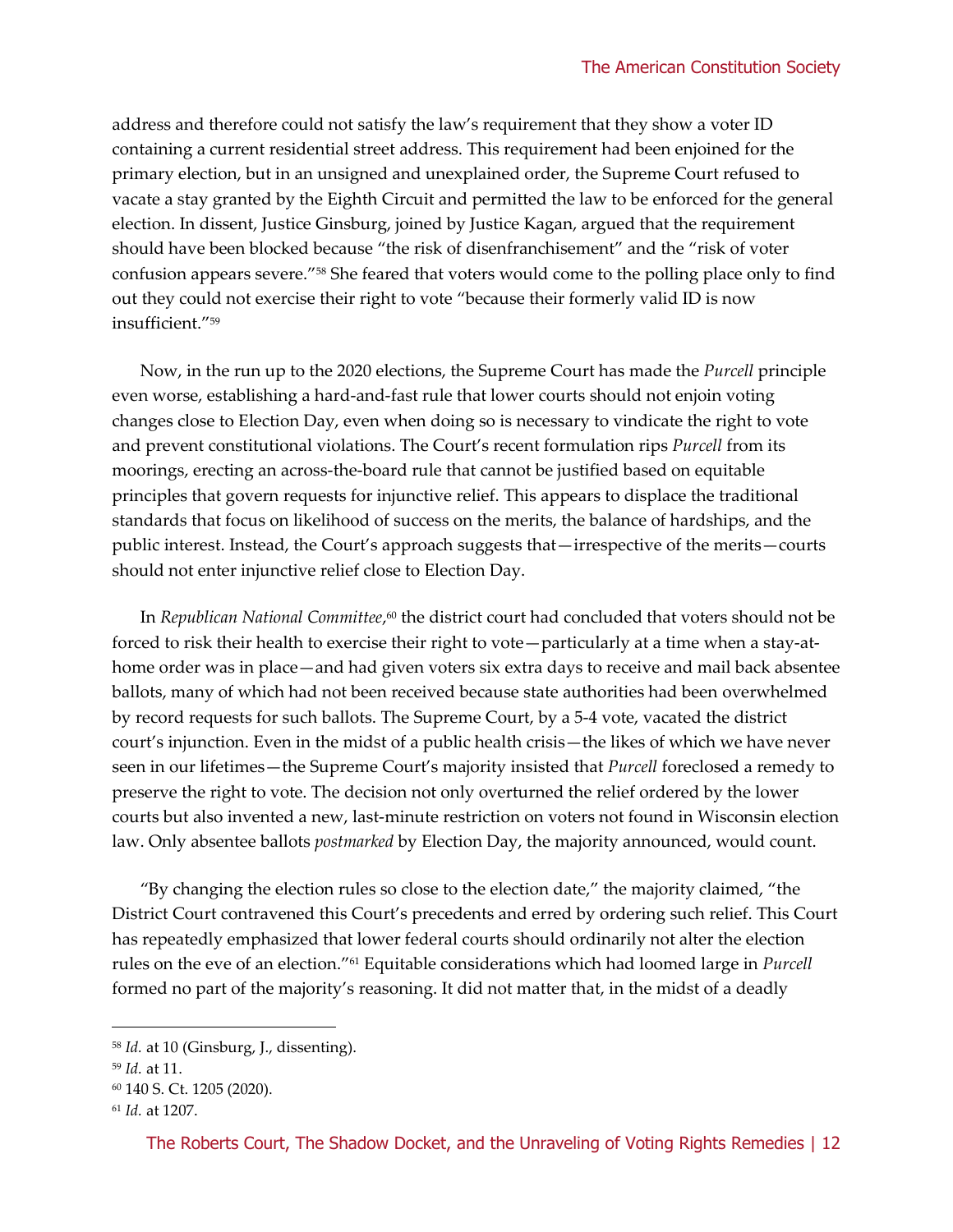pandemic, voters would have to risk their health in order to exercise their right to vote. To the majority—blind to the reality of what it would mean to go to the polls in the midst of a pandemic—there was no reason to think that "these voters here would be in a substantially different position from late-requesting voters in other Wisconsin elections with respect to the timing of their receipt of absentee ballots."<sup>62</sup> Citing only *Purcell*, and its prior unexplained orders in *Veasey* and *Frank*, the Court concluded that "when a lower court intervenes and alters the election rules so close to the election date, our precedents indicate that this Court, as appropriate, should correct that error."<sup>63</sup> To the majority, this "narrow, technical" issue was dispositive, even in the midst of a pandemic that had left many voters still waiting to receive their absentee ballot. 64

In a bitterly worded dissent, Justice Ginsburg castigated the majority for forcing voters to "brave the polls, endangering their own and others' safety" or "lose their right to vote, through no fault of their own."<sup>65</sup> The Court's newly minted post-marking requirement, she wrote, "will result in massive disenfranchisement. A voter cannot deliver for postmarking a ballot she has not received." <sup>66</sup> The majority's concerns about changing the rules close to Election Day "pale in comparison to the risk that tens of thousands of voters will be disenfranchised. Ensuring an opportunity for the people of Wisconsin to exercise their votes should be our paramount concern."<sup>67</sup> As she explained, the Court's last-minute intervention in the midst of a health crisis undercut our Constitution's promise of democracy and made a terrible health crisis even worse. Her voice on these issues will be sorely missed.

The *Purcell* juggernaut shows no signs of slowing down. In a string of unexplained orders during the summer of 2020, a majority of the Supreme Court has repeatedly stayed lower court rulings that vindicated the right to vote. Even as the pandemic ravages the nation, the Court continues to intervene to make it harder to exercise the fundamental right to vote.

On July 2, in *Merrill v. People First of Alabama*, <sup>68</sup> the Justices stayed, by a 5-4 vote, a lower court order that sought to ensure that citizens with a high-risk of contracting COVID-19 could safely exercise their fundamental right to vote. The district court preliminarily enjoined a pair of Alabama laws (one requiring the mailing of copy of an individual's photo ID with an absentee ballot application and ballot, the other that required that the absentee ballot envelope be signed by two witnesses or notarized) that would have required plaintiffs to violate social distancing

<sup>62</sup> *Id.*

<sup>63</sup> *Id.*

<sup>64</sup> *Id.* at 1206.

<sup>65</sup> *Id.* at 1211 (Ginsburg, J., dissenting).

<sup>66</sup> *Id.* at 1209; see *infra* text accompanying notes 84-86 (discussing the Court's creation of a novel postmarking requirement).

<sup>67</sup> *Id.* at 1211.

<sup>68</sup> *Merrill*, 2020 WL 3604049.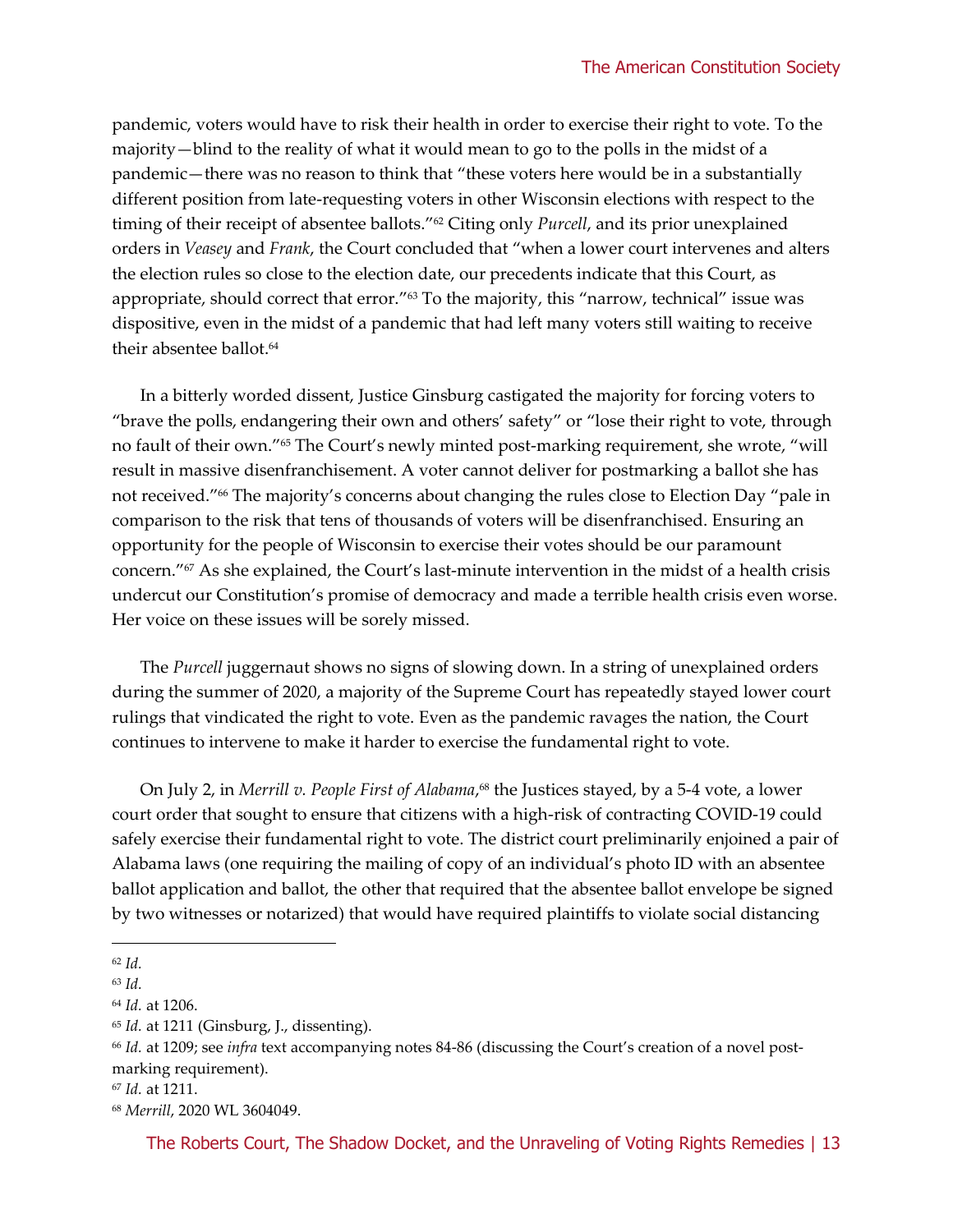rules and risk contracting COVID-19 in order to exercise their fundamental right to vote. The Court's conservative majority stayed that relief, forcing high-risk voters to risk their health in order to vote by mail.

A few weeks later, in *Raysor v. DeSantis*, <sup>69</sup> the Supreme Court refused to vacate a stay of a lower court ruling that held unconstitutional Florida's scheme of disenfranchising voters too poor to pay outstanding fines and fees. The Eleventh Circuit had stayed the order late in the day—just several weeks before the state's registration deadline for voting in primary elections but the Supreme Court refused to intervene. In a strongly worded dissent, Justice Sotomayor argued that the majority's "order prevents thousands of otherwise eligible voters from participating in Florida's primary election simply because they are poor" and "continues" the Court's "trend of condoning disenfranchisement."<sup>70</sup> The stay, she argued, "disrupts a legal status quo and risks immense disenfranchisement," the very "situation *Purcell* sought to avoid."<sup>71</sup>

The Supreme Court has even rebuffed efforts to bring voting rights cases to the Supreme Court well in advance of the election. In *Texas Democratic Party v. Abbott*, a challenge brought under the Twenty-Sixth Amendment to a Texas statute that gives a right to vote by mail without excuse only to citizens aged 65 or older, plaintiffs urged the Court to vacate a lower court stay and schedule the case for expedited consideration before judgment in the Fifth Circuit. The Court rejected the request.<sup>72</sup> The case was not heard by the Fifth Circuit until the very end of August.<sup>73</sup> By the time the case gets back to the Supreme Court, any effort to ensure that all voters regardless of age may vote by mail will, in all likelihood, face a serious *Purcell* problem. The Court's "heads I win, tails you lose" approach leaves voters subject to state denial or abridgement of the right to vote when it matters most.

*Purcell* should be reconsidered. Through a series of orders that either offer no reasoning or simply rely on *Purcell* and its progeny, the Court has effectively displaced a long line of prior precedents that recognized the judiciary's obligation to enforce the Constitution and voting rights laws, while also placing limits on the scope of remedies consistent with long-standing equitable principles. Reconsidering the *Purcell* principle would not mean courts would grant injunctive relief across the board. Rather in line with *Reynolds* and other cases, the Court would

<sup>69</sup> *Raysor*, 2020 WL 4006868.

<sup>70</sup> *Id.* at \*1, 4 (Sotomayor, J., dissenting).

<sup>71</sup> *Id.* at 4.

<sup>72</sup> *Texas Democratic Party v. Abbott*, 140 S. Ct. 2015 (2020) (refusing to vacate stay); *Texas Democratic Party v. Abbott*, No. 19-1389, 2020 WL 3578675 (S. Ct. July 2, 2020) (refusing to expedite petition for writ of certiorari before judgment).

<sup>73</sup> Charles Miller, *Fifth Circuit Slow-Walks Argument in Critical Texas Voting Rights Case*, Constitutional Accountability Center (Aug. 6, 2020), [https://www.theusconstitution.org/blog/fifth-circuit-slow-walks](https://www.theusconstitution.org/blog/fifth-circuit-slow-walks-argument-in-critical-texas-voting-rights-case/)[argument-in-critical-texas-voting-rights-case/.](https://www.theusconstitution.org/blog/fifth-circuit-slow-walks-argument-in-critical-texas-voting-rights-case/)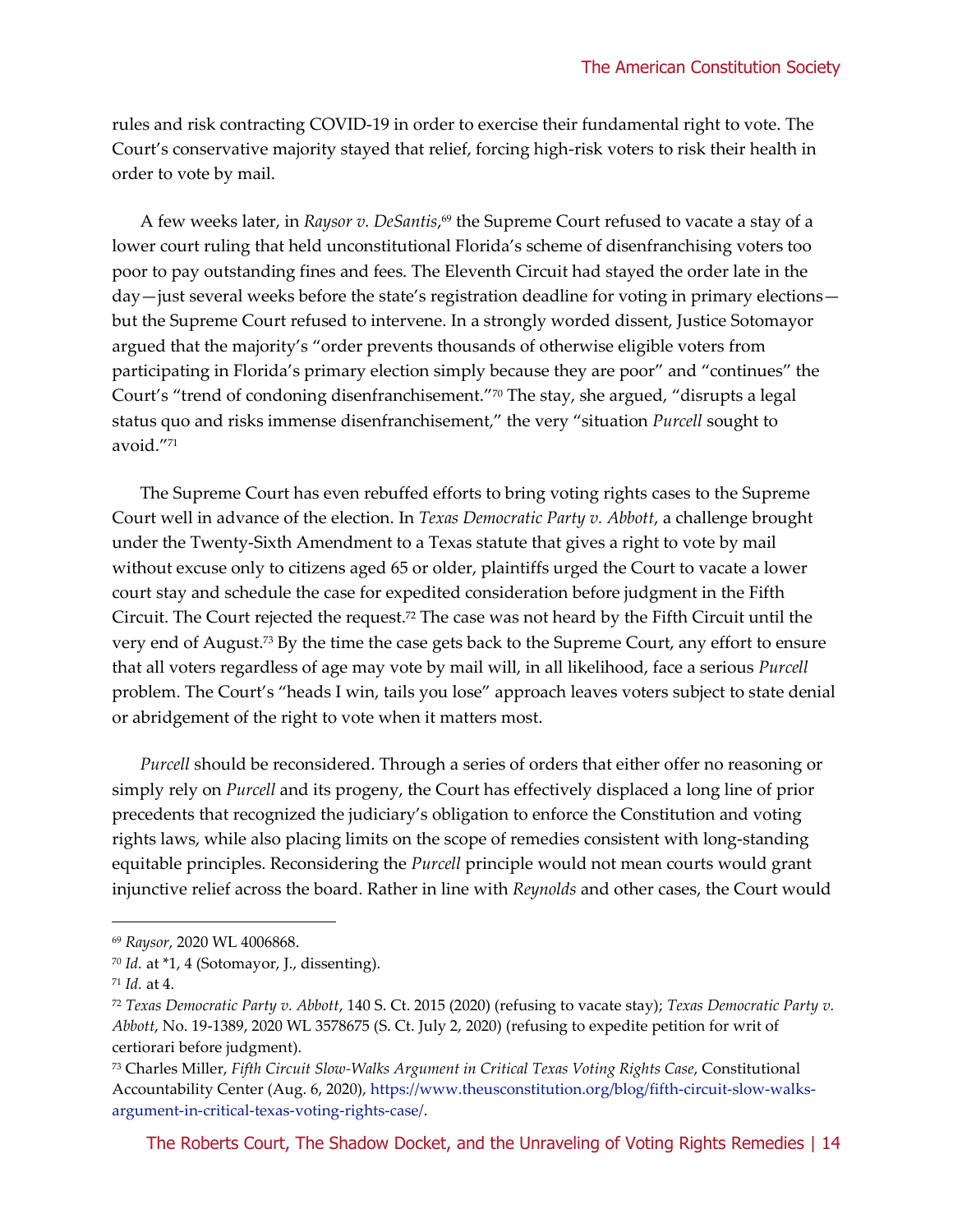consider longstanding equitable principles, which require consideration of the likelihood of success on the merits, the balance of hardships, and the public interest, including the interest in the orderly administration of the election.<sup>74</sup> As *Reynolds* laid out, "[i]n awarding or withholding immediate relief, a court is entitled to and should consider the proximity of a forthcoming election and the mechanics and complexities of state election laws, and should act and rely upon general equitable principles. With respect to the timing of relief, a court can reasonably endeavor to avoid a disruption of the election process which might result from requiring precipitate changes that could make unreasonable or embarrassing demands on a State in adjusting to the requirements of the court's decree."<sup>75</sup>

#### III. The Perils of Making Law Through the Shadow Docket

The Supreme Court's regular decision-making process is slow and methodical. The Court carefully selects a case for full review, receives full briefing both from the parties and *amici*, and hears oral argument, peppering the attorneys with questions that force them to consider their case from every possible angle. And at the end of this process, the Court explains its reasoning in an opinion. The Supreme Court's decision-making process on stay orders could not be more different. The Justices' consideration and decision-making is rushed, briefing takes place on a very expedited schedule, which often precludes briefing by friends-of-the-court, and there is no opportunity for oral argument. These shadow docket orders are often accompanied by cursory opinions or no reasoning at all.

This practice hampers the Supreme Court's ability to decide cases in the careful manner they deserve. As William Baude has summed up, "[t]he Court's procedural regularity is at its high point when it deals with the merits cases."76 By contrast, the orders process is often shrouded in mystery. "Not only are we often ignorant of the Justices' reasoning, we often do not even know the votes of the orders with any certainty. While Justices do sometimes write or note dissents from various orders, they do not always note a dissent from an order with which they disagree." 77

Despite these shortcomings, the Supreme Court has an orders docket because an expedited process is necessary in some cases: the Court must act quickly on certain matters, such as emergency stay requests and the like. These orders determine the rights of the parties before

<sup>74</sup> *See* Hasen, *Reining in the* Purcell *Principle*, *supra* note 12, at 444 ("[T]he Supreme Court should adjudicate its election disputes consistent with the general standards and levels of deference it has established for considering non-election requests to stay a lower court order, vacate a lower court stay, or issue an injunction in its own right. Special considerations related to elections should be one, but not a dominating, factor.").

<sup>75</sup> *Reynolds*, 377 U.S. at 585*.*

<sup>76</sup> Baude, *supra* note 1, at 12.

<sup>77</sup> *Id.* at 18 (emphasis omitted).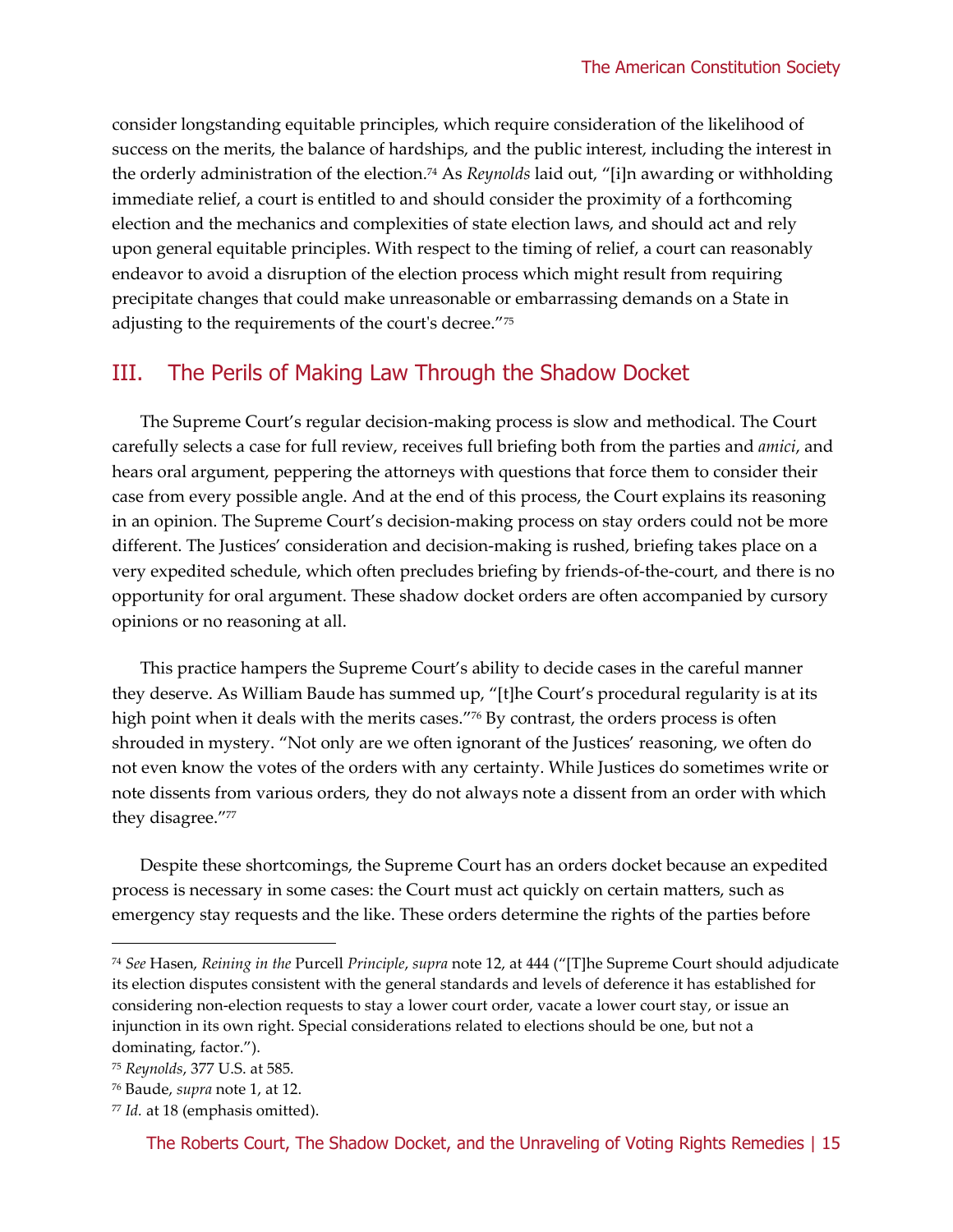it—sometimes in very significant ways—but they do not generally establish new binding precedents. And most of the time when the Court grants some form of interim relief, such as a stay pending the filing of a petition for certiorari, it is but a prelude to fuller consideration of the case down the road.

Consider one of this past term's blockbuster cases, *June Medical Services v. Russo*, <sup>78</sup> which involved a challenge to a Louisiana abortion statute virtually identical to one of the laws struck down four years ago in *Whole Woman*'s *Health v. Hellerstedt*. <sup>79</sup> Following the Fifth Circuit's decision upholding the law,<sup>80</sup> the plaintiffs asked the Supreme Court to stay the Fifth Circuit's decision and prevent the state from enforcing the law while the Court considered whether to grant full review. A divided Court issued the stay by a 5-4 vote.<sup>81</sup> This was a consequential decision—it ensured that clinics in Louisiana would not be forced to close and individuals in Louisiana who needed an abortion would be able to effectuate their constitutional right to obtain one pending the Court's final resolution of the case—but it did not establish any legal rules. That would await the Court's ultimate resolution of the case on the merits.

*Purcell* and the cases applying it are troubling because the Court has utilized its shadow docket to establish new doctrinal rules that limit the power of the federal courts to grant voting rights remedies close to Election Day. The Court's shadow docket decision-making processes are ill-suited to establishing binding legal rules. Rushed decision-making and the lack of full briefing, *amicus* participation, and oral argument create an overwhelming risk of error. *Purcell*  and its progeny have ignored a number of important precedents, detailed in Part I, about the authority of federal courts to fashion voting rights remedies close to Election Day. This inattention to precedent is the inevitable result of using the shadow docket to establish new legal rules.

The Court's overreliance on shadow-docket decision-making is particularly harmful to the law of democracy for other reasons as well. In voting rights and other election law cases, the decision to grant a stay may, for all intents and purposes, be outcome-determinative, at least for the current election cycle. If the Court issues a cursory order that allows a restrictive law to be enforced for the upcoming election, no later order can undo the denial of the right to vote for citizens whose votes have been suppressed. As Rick Hasen has recognized, if a restrictive voting law "is indeed disenfranchising, there is likely no effective post-election remedy to restore the right to vote."<sup>82</sup>

<sup>78</sup> *June Med. Servs. L.L.C. v. Russo*, 140 S. Ct. 2103 (2020).

<sup>79</sup> 136 S. Ct. 2292 (2016).

<sup>80</sup> *June Med. Servs. L.L.C. v. Gee*, 905 F.3d 787 (5th Cir. 2018).

<sup>81</sup> *June Med. Servs. L.L.C. v. Gee*, 139 S. Ct. 663 (2019).

<sup>82</sup> Hasen, *Untimely Death*, *supra* note 12, at 37.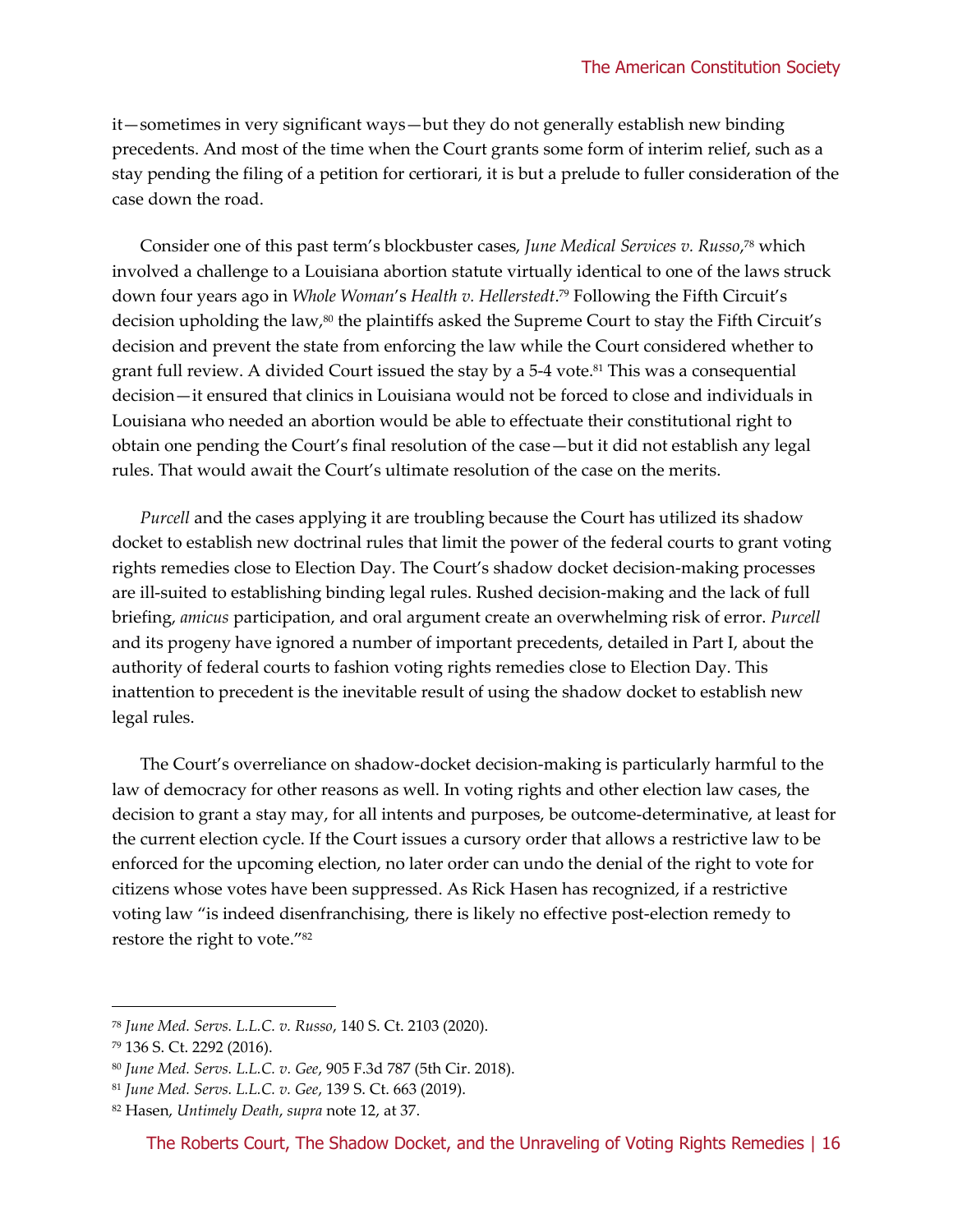Tellingly, in *Purcell* and cases that have applied it, the Court's shadow-docket order proved to be its last word, at least for that election cycle. Having foreclosed relief when it was urgently needed, the Supreme Court had no opportunity to give more fulsome consideration to the scope of its remedial authority. *Veasey* and the North Carolina voter ID case eventually returned to the Court, but the remedial issues about the *Purcell* principle did not.<sup>83</sup> There does not appear to be any process to correct the Court's shadow-docket decisions foreclosing relief under *Purcell*. These rulings defy correction.

Finally, election law cases are notoriously factually complex. Deciding them in a rushed manner is likely to lead to mistakes.<sup>84</sup> The decision in *Republican National Committee* exemplifies this. The Court fashioned a novel postmarking requirement, ignoring that a lot of mail is not postmarked by the post office. The upshot was that thousands of absentee ballots that arrived on a timely basis were not counted because the ballots were not postmarked.<sup>85</sup> As a result, countless voters were effectively denied their constitutional right to vote for no good reason and through no fault of their own. As the City Clerk in Madison, Wisconsin commented, "[i]t's heartbreaking to see that many of them have no postmark. . . . That's not the fault of the voter. The voter has no control over that."<sup>86</sup>

In election law, the devil is often in the details and hasty, rushed decision-making often results in the courts getting the details wrong, which could likely be avoided if the courts had the time to fully think through their rulings. But *Purcell* and its progeny encourage this rushed decision-making. This undercuts our Constitution's promise of democracy. As Judge Jill K. Karovsky, the Wisconsin Supreme Court Justice who won a Supreme Court seat in the April

<sup>83</sup> *Abbott v. Veasey*, 137 S. Ct. 612 (2017); *North Carolina v. North Carolina State Conference of the NAACP*, 137 S. Ct. 1399 (2017).

<sup>84</sup> Tokaji, *supra* note 12, at 1067 (arguing that "*Purcell* provides a cautionary lesson in the dangers of rushing to judgment on an unfamiliar issue without recognizing the underlying political realities or the competing democratic values at play").

<sup>85</sup> Ian Millhiser, *Thousands of Wisconsin Ballots Could be Thrown Out Because They Don't Have a Postmark*, Vox (Apr. 11, 2020)[, https://www.vox.com/2020/4/11/21217546/wisconsin-ballots-postmark-supreme](https://www.vox.com/2020/4/11/21217546/wisconsin-ballots-postmark-supreme-court-rnc-dnc)[court-rnc-dnc;](https://www.vox.com/2020/4/11/21217546/wisconsin-ballots-postmark-supreme-court-rnc-dnc) Amy Gardner, et al., *Unexpected Outcome in Wisconsin: Tens of Thousands of Ballots That Arrived After Election Day Were Counted, Thanks to Court Decisions,* Wash. Post., (May 3, 2020), [https://www.washingtonpost.com/politics/unexpected-outcome-in-wisconsin-tens-of-thousands-of-](https://www.washingtonpost.com/politics/unexpected-outcome-in-wisconsin-tens-of-thousands-of-ballots-that-arrived-after-voting-day-were-counted-thanks-to-court-decisions/2020/05/03/20c036f0-8a59-11ea-9dfd-990f9dcc71fc_story.html)

[ballots-that-arrived-after-voting-day-were-counted-thanks-to-court-decisions/2020/05/03/20c036f0-8a59-](https://www.washingtonpost.com/politics/unexpected-outcome-in-wisconsin-tens-of-thousands-of-ballots-that-arrived-after-voting-day-were-counted-thanks-to-court-decisions/2020/05/03/20c036f0-8a59-11ea-9dfd-990f9dcc71fc_story.html) [11ea-9dfd-990f9dcc71fc\\_story.html](https://www.washingtonpost.com/politics/unexpected-outcome-in-wisconsin-tens-of-thousands-of-ballots-that-arrived-after-voting-day-were-counted-thanks-to-court-decisions/2020/05/03/20c036f0-8a59-11ea-9dfd-990f9dcc71fc_story.html) (reporting that "[t]housands of ballots were rejected because of postmark issues").

<sup>86</sup> Laura Schulte & Patrick Marley, *Many Wisconsin Absentee Ballots Have Returned Without Postmarks and May Not Be Counted Because of It*, Milwaukee Journal Sentinel (Apr, 10, 2020),

[https://www.jsonline.com/story/news/2020/04/10/wisconsin-election-votes-may-not-count-ballots](https://www.jsonline.com/story/news/2020/04/10/wisconsin-election-votes-may-not-count-ballots-without-postmark/5123238002/)[without-postmark/5123238002/.](https://www.jsonline.com/story/news/2020/04/10/wisconsin-election-votes-may-not-count-ballots-without-postmark/5123238002/)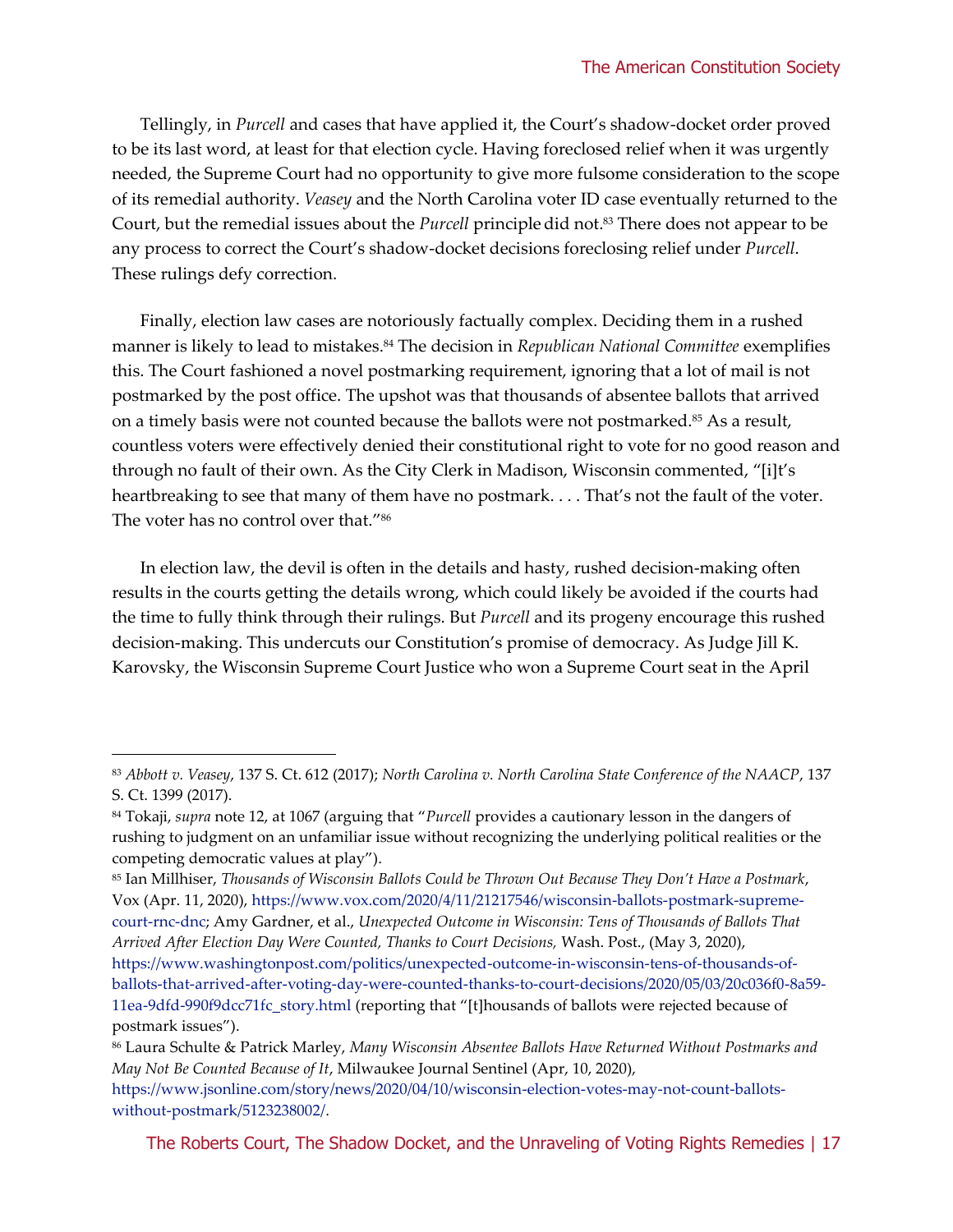election, put it, when our democracy is on the line, the courts deliver rulings that are "wrong on the law" and "wrong on process."<sup>87</sup> Our constitutional democracy deserves better.

#### IV. Conclusion

The Court's insistence that the *Purcell* principle forecloses relief to vindicate the right to vote close to the Election Day is harmful. In recent years, we have seen a huge increase in election year litigation, as the voting wars have come to the courts. In the last two decades, U.S. election lawsuits each year have almost tripled in number,<sup>88</sup> and many of those involve suits seeking emergency relief to protect the right to vote. Recently, the Federal Judicial Center published a case study of emergency election litigation, cataloguing over four hundred case studies of such suits across many subject areas.<sup>89</sup> 2020 was already expected to be a record-year for voting rights suits, even before the pandemic hit.<sup>90</sup> Now, hundreds of lawsuits are underway throughout the country seeking to ensure that citizens do not have to risk their health to exercise their right to vote and to ensure the proper counting of mail-in ballots. <sup>91</sup> *Purcell* looms over all of these cases. The Court seems poised to block any relief ordered too close to Election Day.

The Supreme Court is supposed to vindicate our constitutional rights. But as a result of the *Purcell* principle, the Roberts Court is sending the message that it will not be on the side of protecting the right to vote and safeguarding our democracy. *Purcell* erodes our democracy and should be reconsidered.

<sup>87</sup> Jill J. Karovsky*, I'm the Judge Who Won in Wisconsin. This Principle is More Important Than Winning*, N.Y. Times, (Apr. 27, 2020), [https://www.nytimes.com/2020/04/27/opinion/wisconsin-election.html.](https://www.nytimes.com/2020/04/27/opinion/wisconsin-election.html)

<sup>88</sup> Richard L. Hasen, *Why Trump and the RNC Are Spending \$10 Million to Fight Democrats' Voting Rights Lawsuits*, Wash. Post (Mar. 5, 2020), [https://www.washingtonpost.com/politics/2020/03/05/why-trump](https://www.washingtonpost.com/politics/2020/03/05/why-trump-rnc-are-spending-10-million-fight-democrats-voting-rights-lawsuits/)[rnc-are-spending-10-million-fight-democrats-voting-rights-lawsuits/.](https://www.washingtonpost.com/politics/2020/03/05/why-trump-rnc-are-spending-10-million-fight-democrats-voting-rights-lawsuits/) 

<sup>89</sup> Federal Judicial Center, *Election Litigation: Case Studies in Emergency Election Litigation*, [https://www.fjc.gov/content/case-studies.](https://www.fjc.gov/content/case-studies)

<sup>90</sup> Alexandra Hutzler, *2020 Was Already Expected to Be a Record Year for Election-Related Lawsuits—Then Coronavirus Happened*, Newsweek (Apr. 23, 2020)[, https://www.newsweek.com/2020-was-already](https://www.newsweek.com/2020-was-already-expected-record-year-election-related-lawsuitsthen-coronavirus-happened-1499900)[expected-record-year-election-related-lawsuitsthen-coronavirus-happened-1499900.](https://www.newsweek.com/2020-was-already-expected-record-year-election-related-lawsuitsthen-coronavirus-happened-1499900)

<sup>91</sup> Pam Fessler, *Coronavirus Likely to Supercharge Election-Year Lawsuits Over Voting Rights*, NPR (Apr. 17, 2020), [https://www.npr.org/2020/04/17/836671427/coronavirus-likely-to-supercharge-election-year](https://www.npr.org/2020/04/17/836671427/coronavirus-likely-to-supercharge-election-year-lawsuits-over-voting-rights)[lawsuits-over-voting-rights;](https://www.npr.org/2020/04/17/836671427/coronavirus-likely-to-supercharge-election-year-lawsuits-over-voting-rights) Peter Baker, et al., *The Voting Will End Nov. 3. The Legal Battle Probably Won't*, N.Y. Times (Aug. 8, 2020),<https://www.nytimes.com/2020/08/08/us/politics/voting-nov-3-election.html> (noting that "party organizations, campaigns and interest groups have filed 160 lawsuits across the country trying to shape the rules of the election").